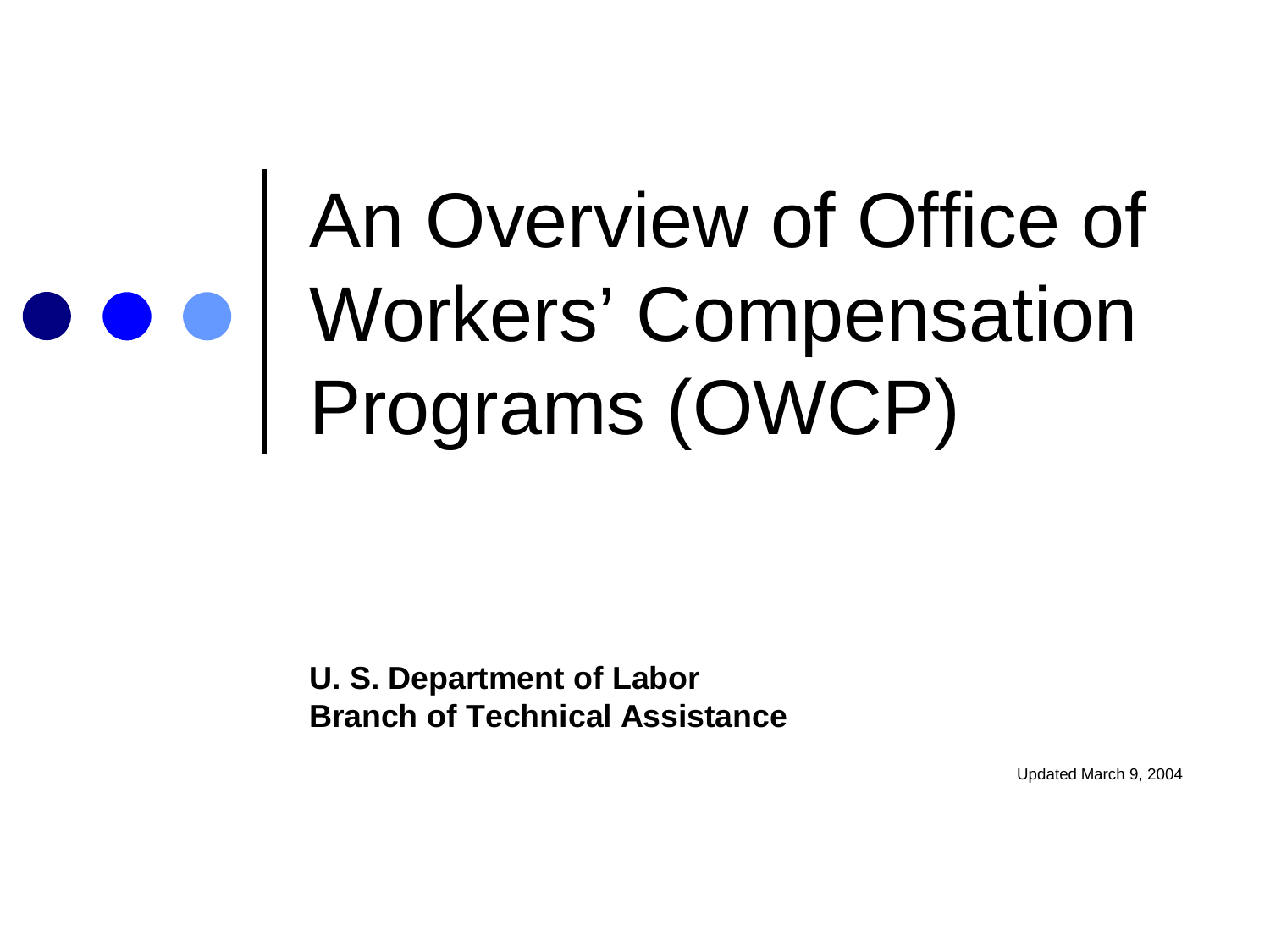# Topics To Be Covered

- Overview of the Federal Employees' Compensation Act (FECA)
- **O** Primary Benefits Provided under the FECA
- **O** Types of Injuries and Initiating Claims
- **O** Conditions of Coverage
- **O** COP and Controversion
- **O** Supervisor Responsibilities
- **O** Containing OWCP Costs
- **O** Internet Resources and References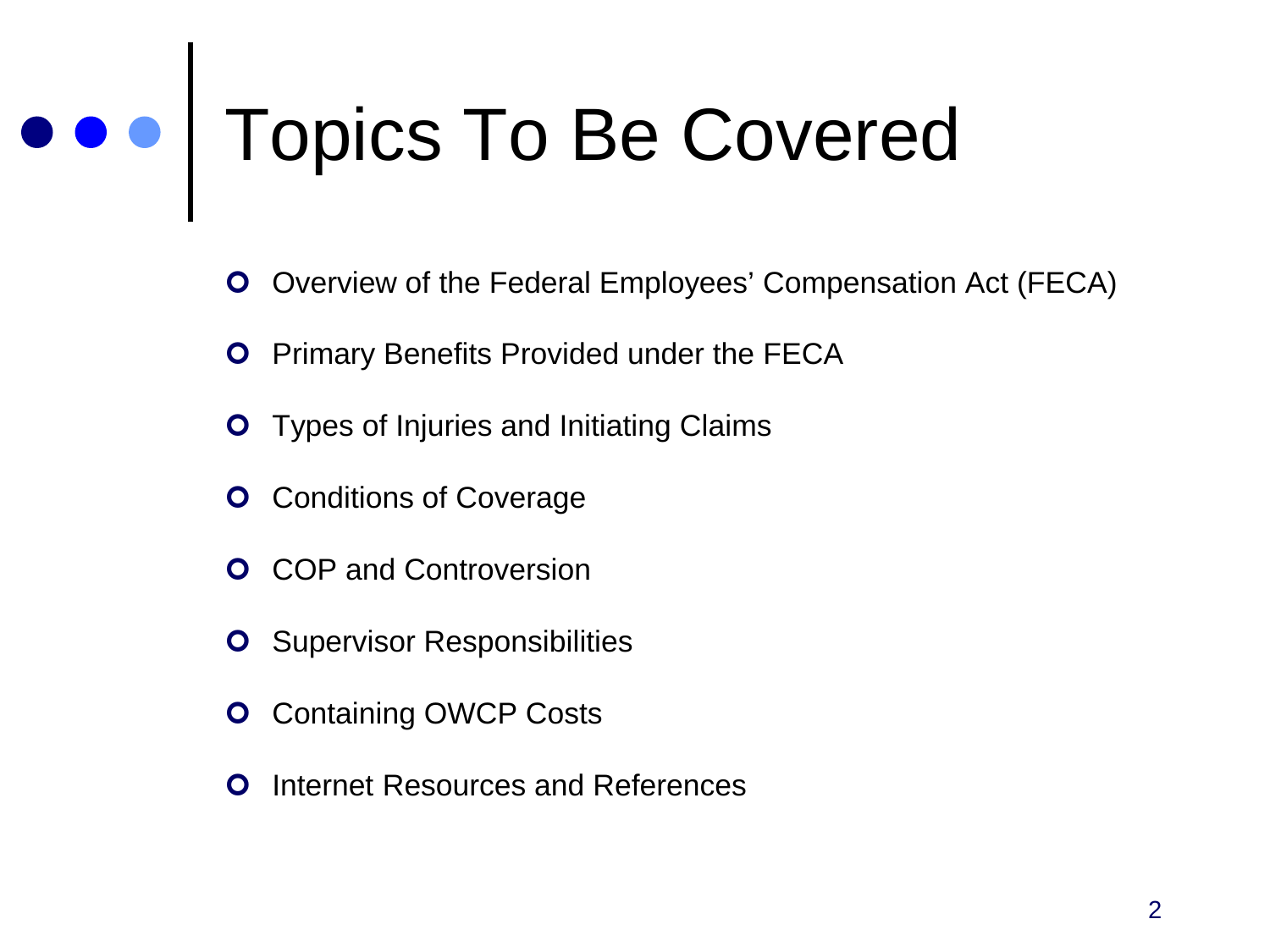## ooo Qverview of the FECA

- Federal Employees' Compensation Act (FECA) passed in 1916
- **O** Provides compensation benefits to civilian employees of the US for disability due to personal injury or disease sustained in the performance of duty
- **O** Provides benefits to dependents if a work-related injury or disease causes an employee's death
- **O** Funded through agency chargebacks
- **O** Remedial in nature
- Non-adversarial an attorney is not required
- $\bullet$  Sole remedy a Federal employee or surviving dependent is not entitled to sue the US or recover damages for injury or death under any other law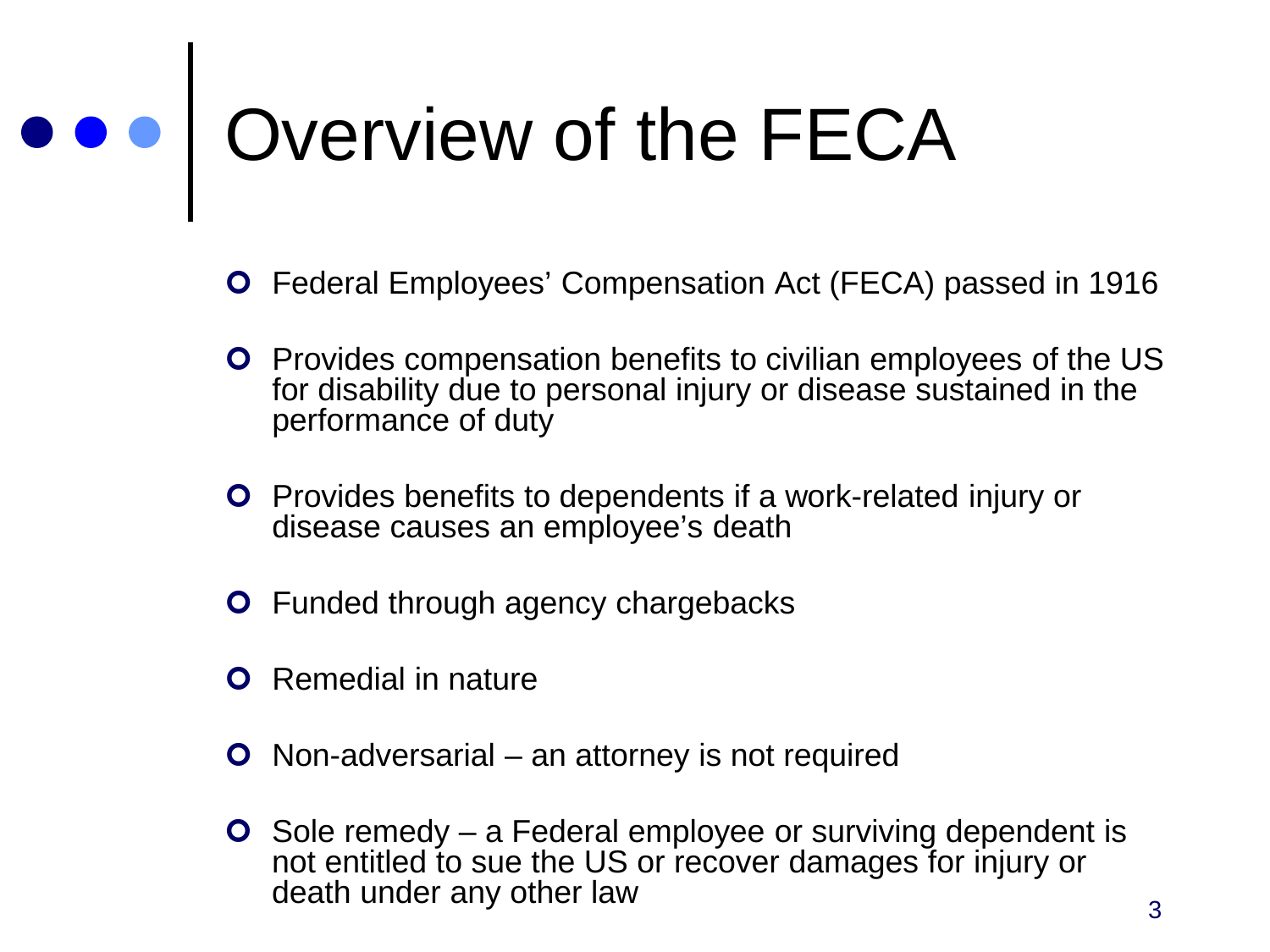### ooo Overview of the FECA

- Administered by Department of Labor (DOL), Division of Federal Employees' Compensation's (DFEC) Office of Workers' Compensation Programs (OWCP)
- **O** OWCP adjudicates claims
- **O** 12 District Offices
- **O** Individual case files are protected under the Privacy Act only the employee, her/his representative (if any), and agency personnel may routinely have access to a file
- **O** HIPAA doesn't apply to OWCP or employing agencies
- **O** No one may require an employee or other claimant to waive her/his right to claim compensation under the FECA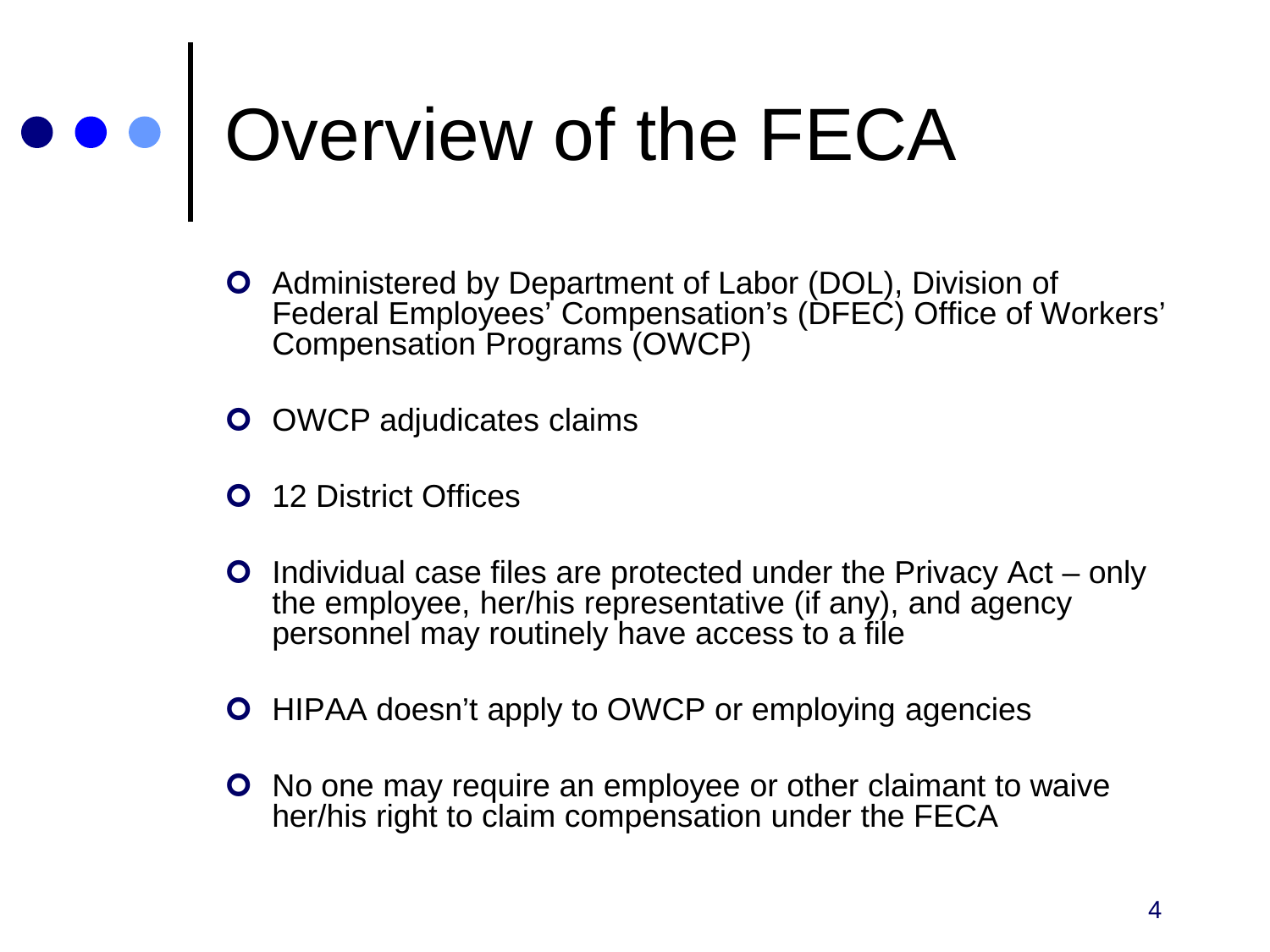- **O** Medical Benefits
	- Services, appliances, and supplies prescribed or recommended by physicians which in the opinion of OWCP are likely to cure, give relief, reduce the degree or period of disability, or aid in lessening the amount of monthly compensation
	- **Includes examination, treatment, and related services** such as medications and hospitalization, as well as transportation needed to secure these services
	- Preventive care is not authorized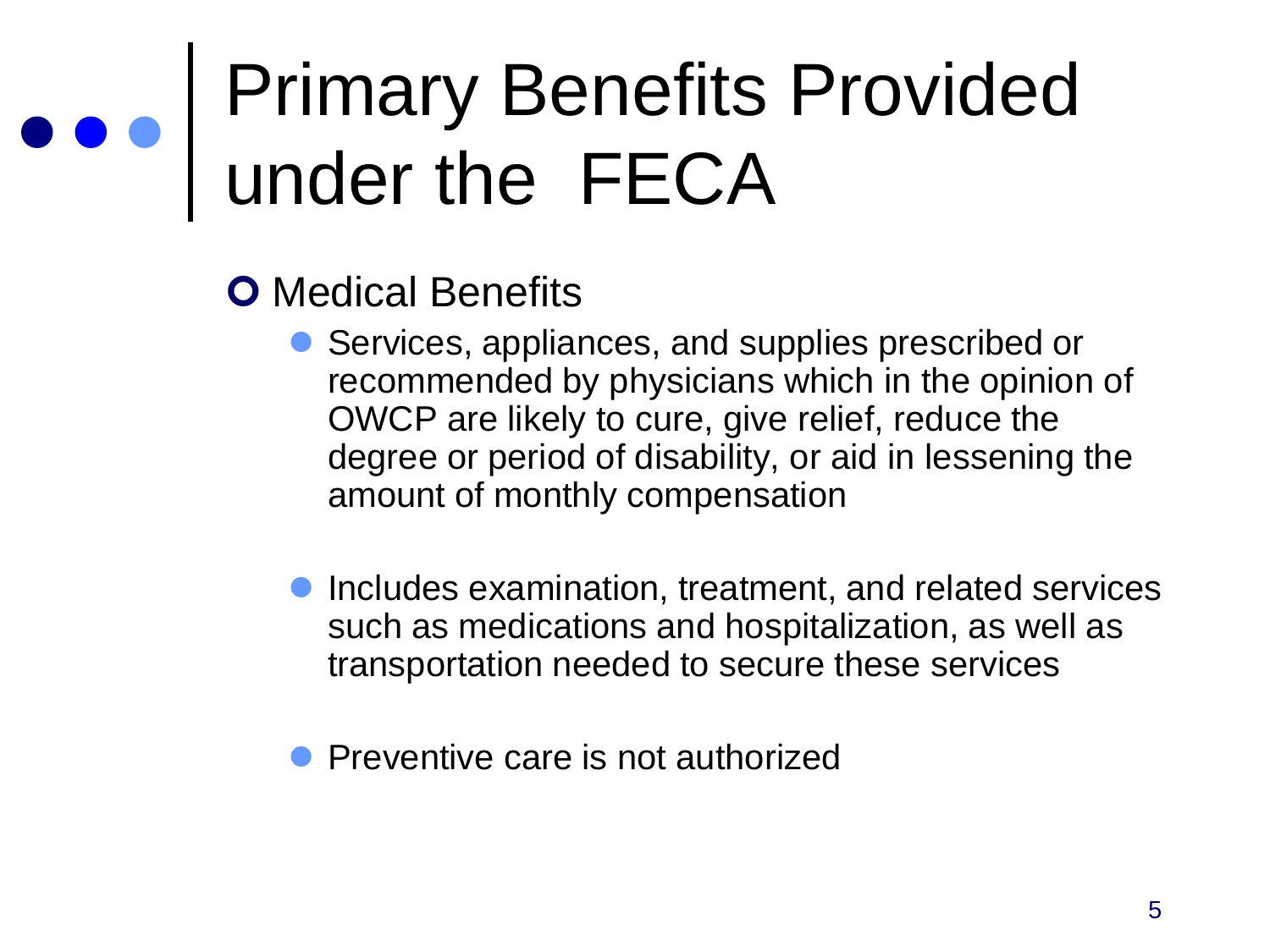- **O** Continuation of Pay (COP)
	- Continuation of regular pay for up to 45 calendar days of wage loss due to disability and/or medical treatment after a traumatic injury
	- Intent is to avoid interruption of pay while the claim is adjudicated
	- Subject to usual deductions from pay, such as income tax, retirement allotment, etc.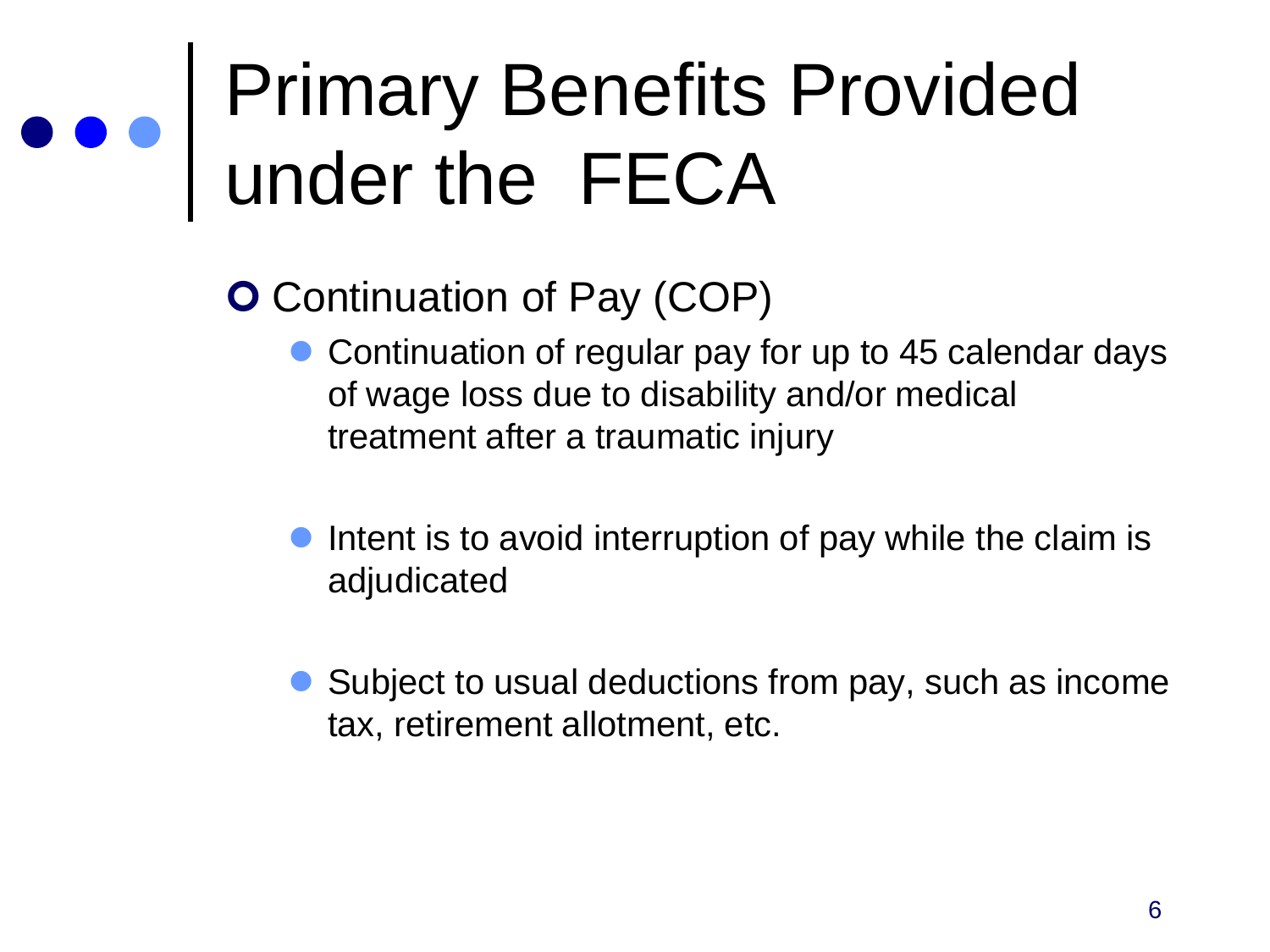**O** Wage loss compensation

- **Temporary Total Disability continues as long as** medical evidence supports total disability
- **Injured worker who returns to work can receive** compensation for time lost due to medical appointments, physical therapy, and/or reduced work hours based on medical restrictions
- 66 2/3% of salary without dependents and 75% of salary with dependents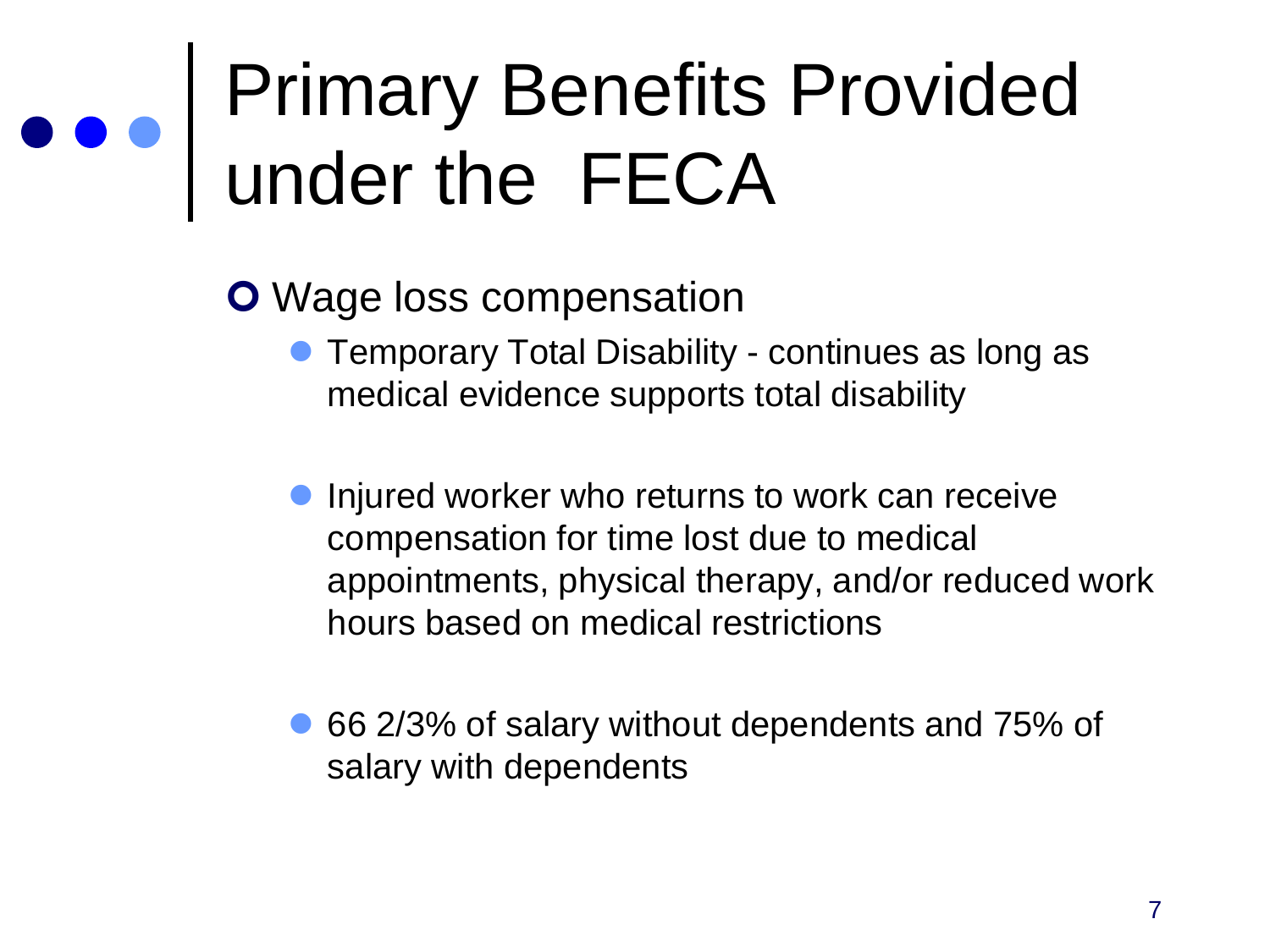- **O** Schedule awards
	- Compensation for specific periods of time for permanent loss, or loss of use, of certain members and functions of the body
	- Partial loss or loss of use of members and functions is compensated on a proportional basis
	- Must have reached maximum medical improvement
	- Based on pay rate used for compensation purposes
	- 66 2/3% of salary without dependents and 75% of salary with dependents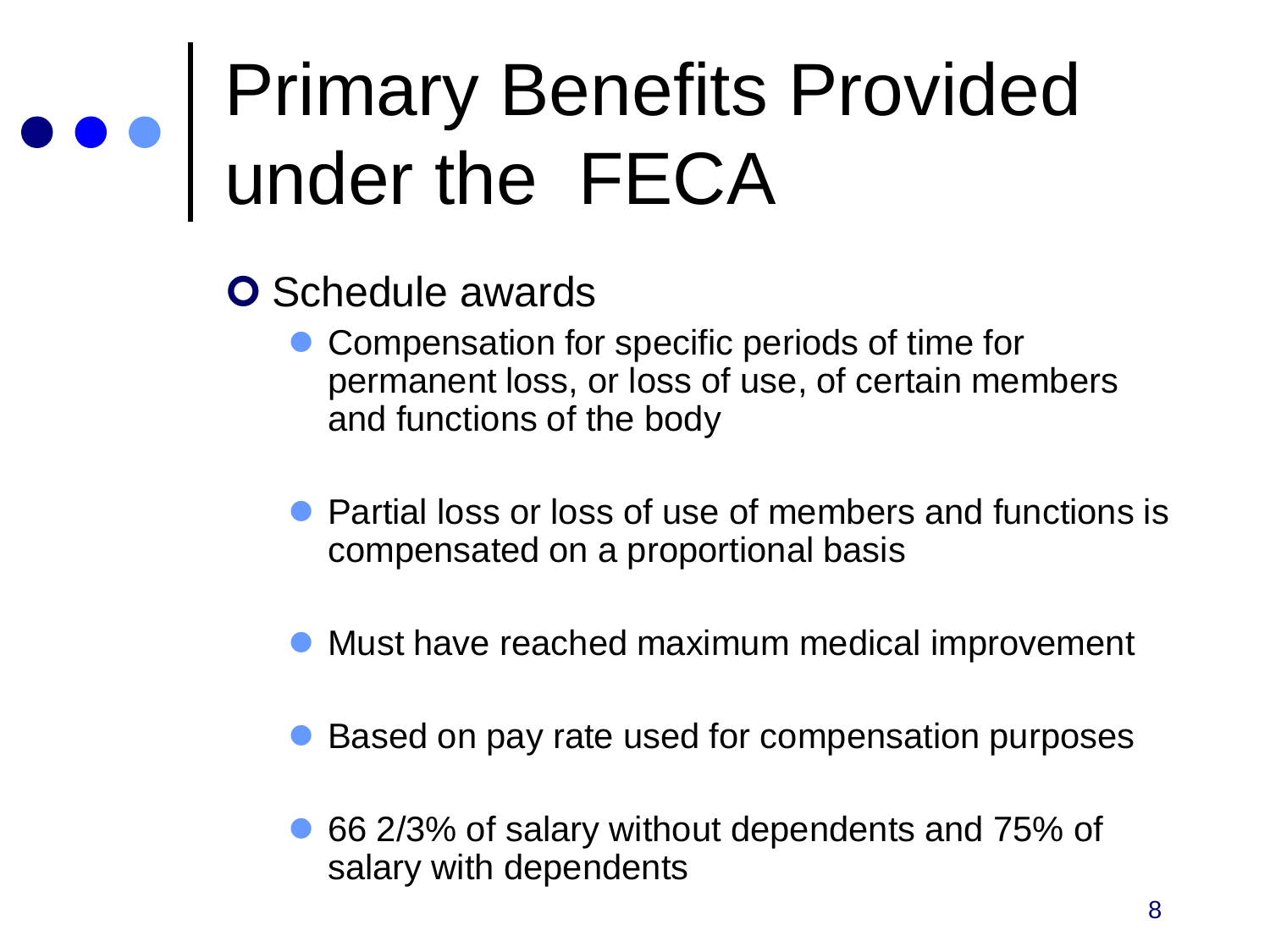- **O** Vocational rehabilitation
	- **Provides vocational rehabilitation services to assist** disabled employees in returning to gainful employment consistent with physical, emotional, and educational abilities
	- May be requested by attending physician, employee, or employing agency
	- Compensation may be reduced or terminated for employee's failure to participate or to make a good faith effort to obtain employment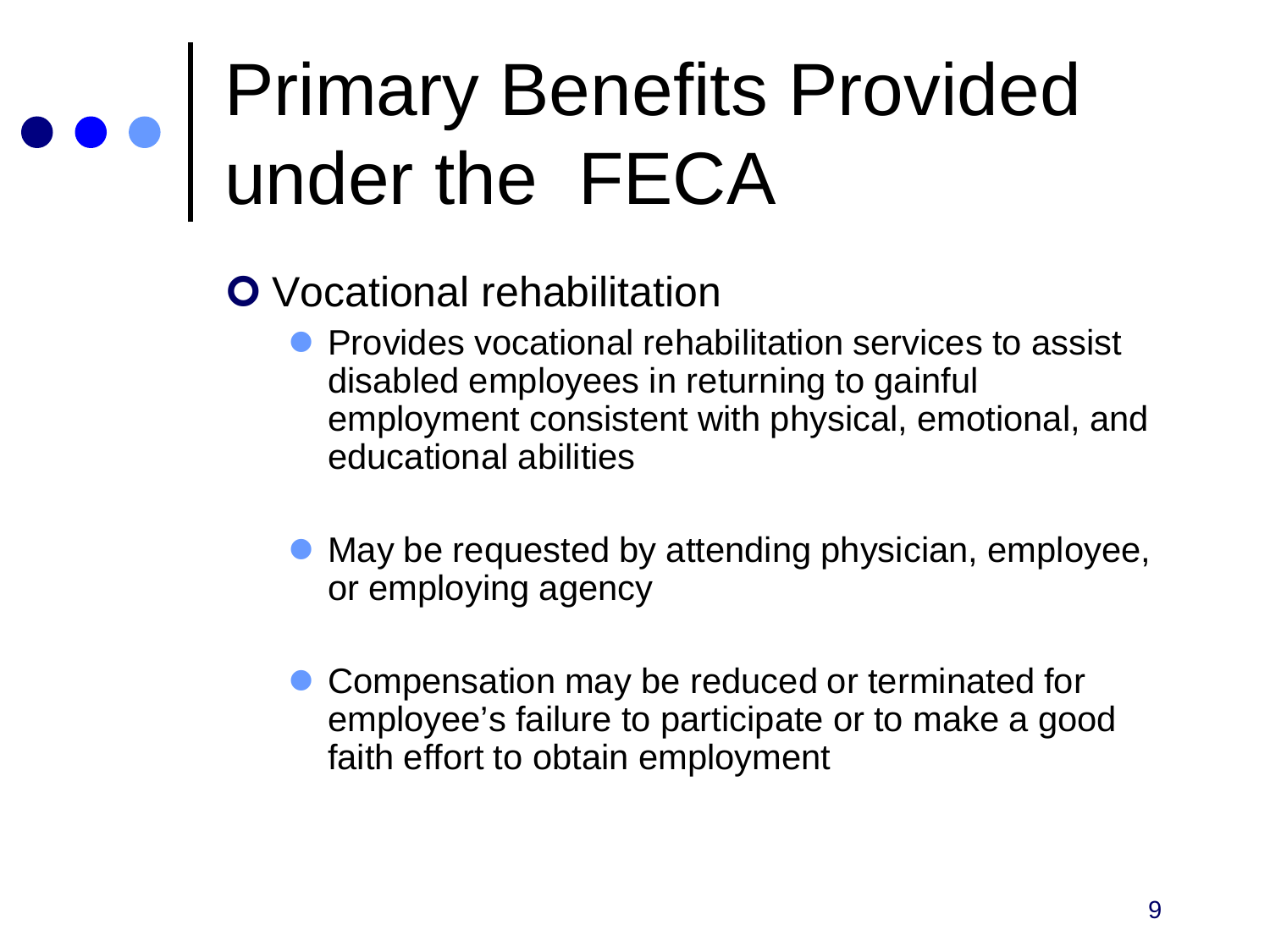#### **O Loss of Wage-Earning Capacity**

- When medical evidence shows an employee is no longer totally disabled and medical evidence determines s/he can perform duties of a lower-paying job, compensation is paid on the basis of loss of wage-earning capacity
- **Compensation at rate of 66 2/3% or 75% of the wage** loss incurred as a result of the disability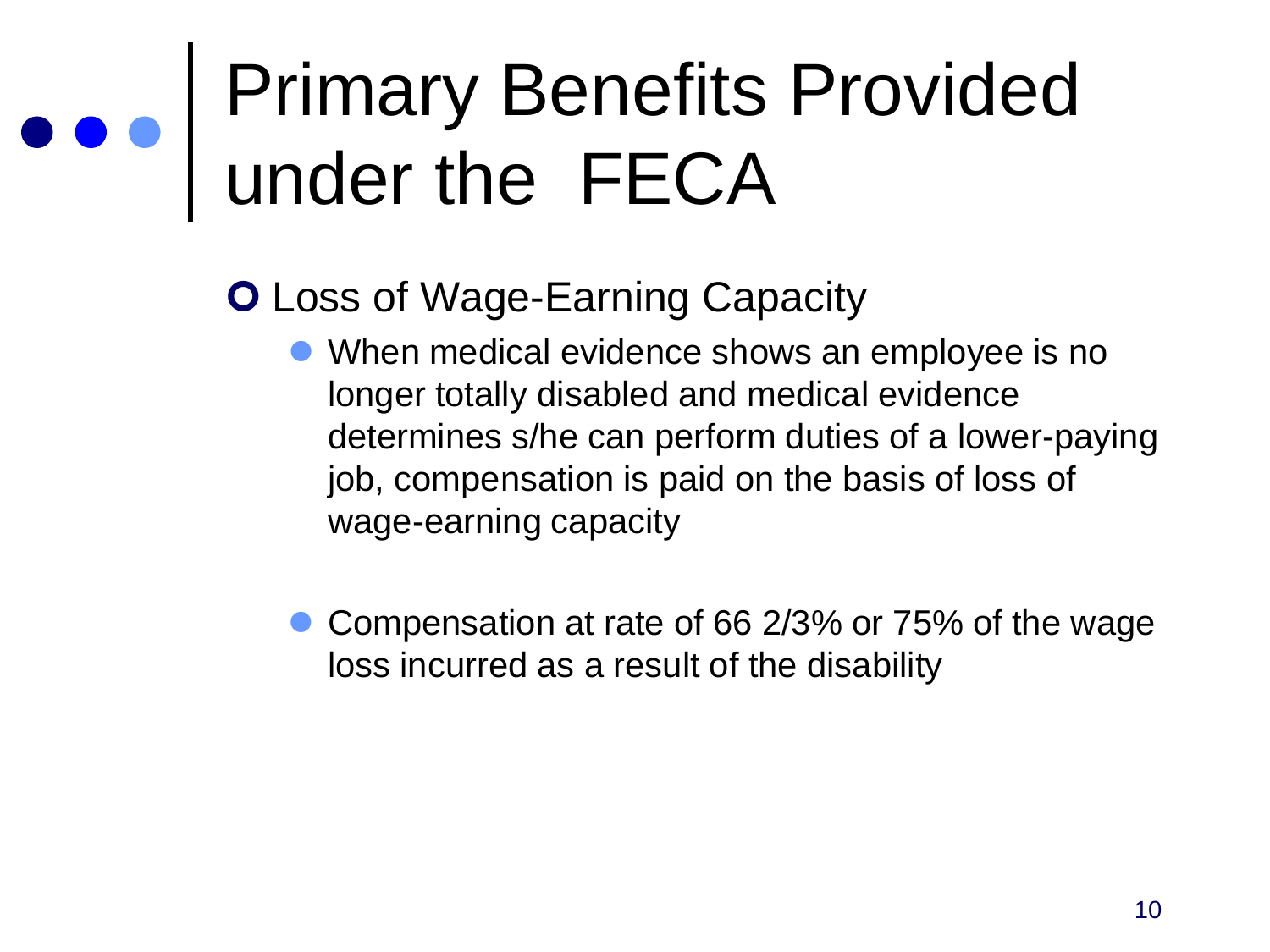- **O** Death Benefits
	- **Survivors of Federal employee whose death is work-** related are entitled to benefits including compensation payments, funeral expenses, and transportation expenses for the remains
	- **Eligible survivors include** 
		- Widow or widower
		- Unmarried child under 18 or over 18 if incapable of self support due to disability
		- Child 18 23 who has not completed four years of post-high school education and is regularly pursuing full time course of study
		- Parent, sibling, grandparent, or grandchild who was wholly or partially dependent on deceased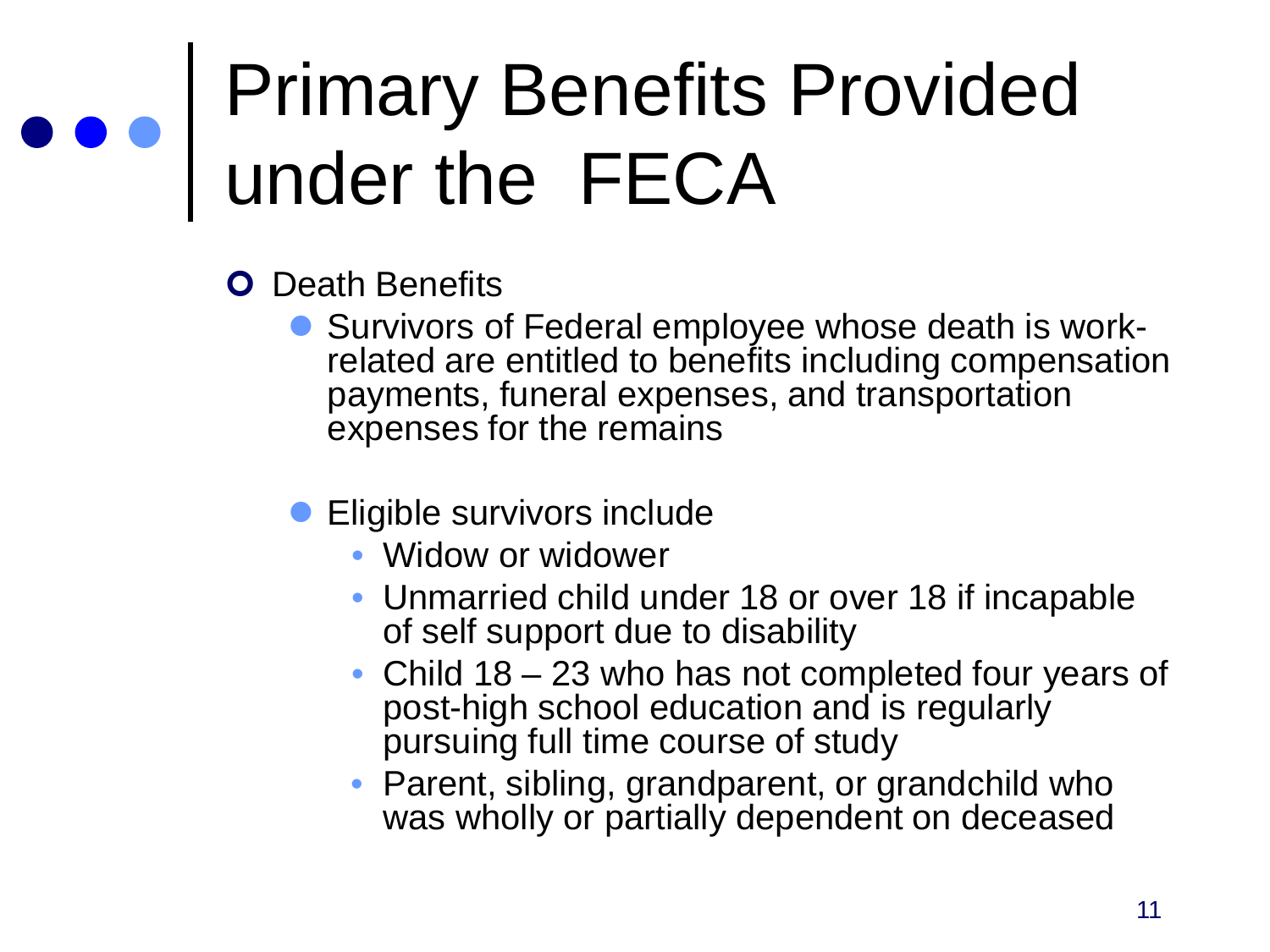### Initiating A Claim for a Traumatic Injury

- **O** Traumatic Injury
	- Wound or other condition of the body caused by external force, including stress or strain
	- Caused by specific event or series of events or incidents within a single day or work shift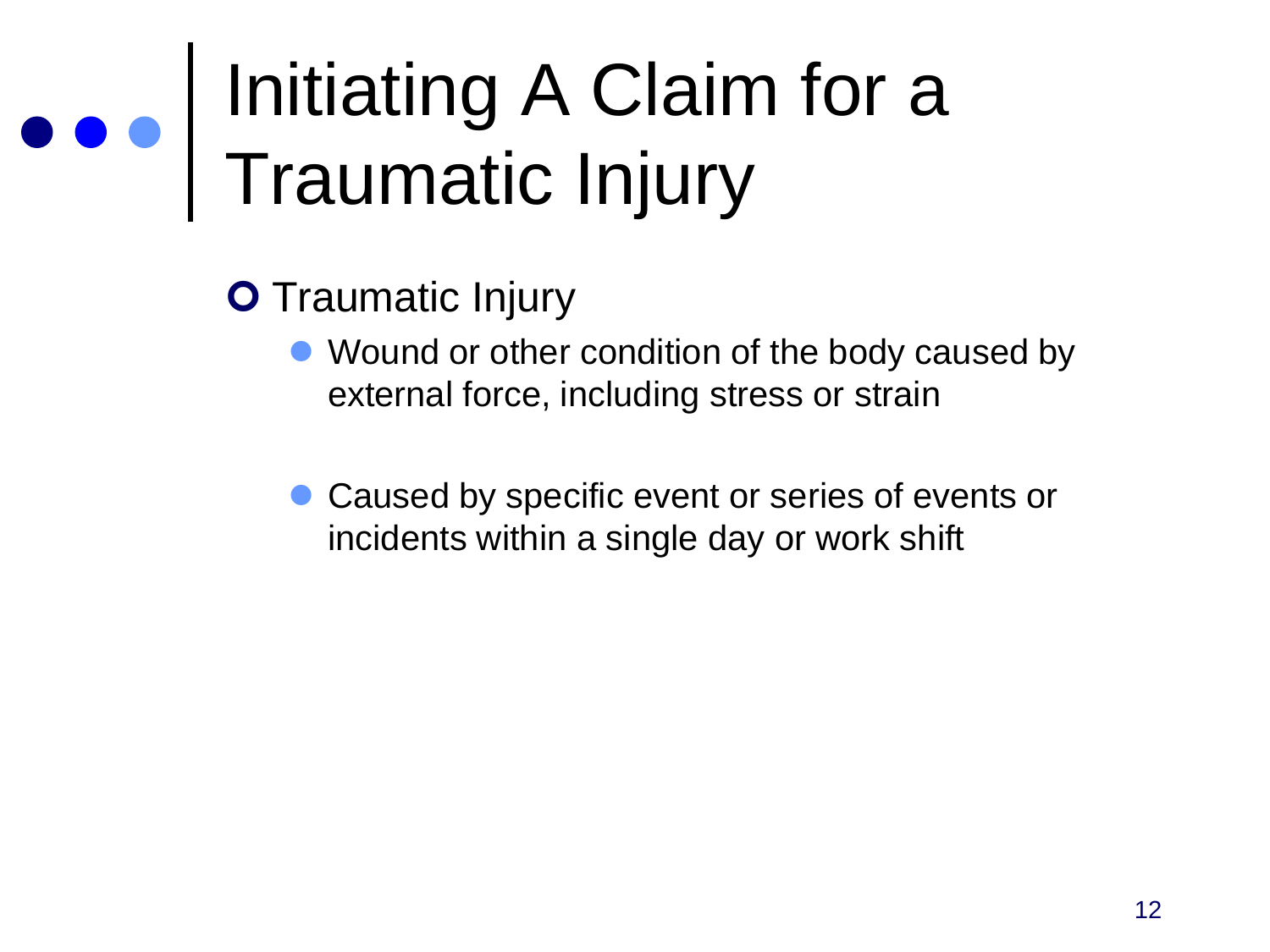### Initiating A Claim for a Traumatic Injury

O Notice of Traumatic Injury – CA-1

- **Employee (or someone on her/his behalf, including** supervisor) completes front
- Supervisor completes back
- Must be submitted to employing agency within 30 days of date of injury to be eligible for COP – however can be submitted up to three years after the injury
- **Must be transmitted to OWCP within ten workdays from date agency received form** – DO NOT HOLD for wage calculations, supporting documentation, etc.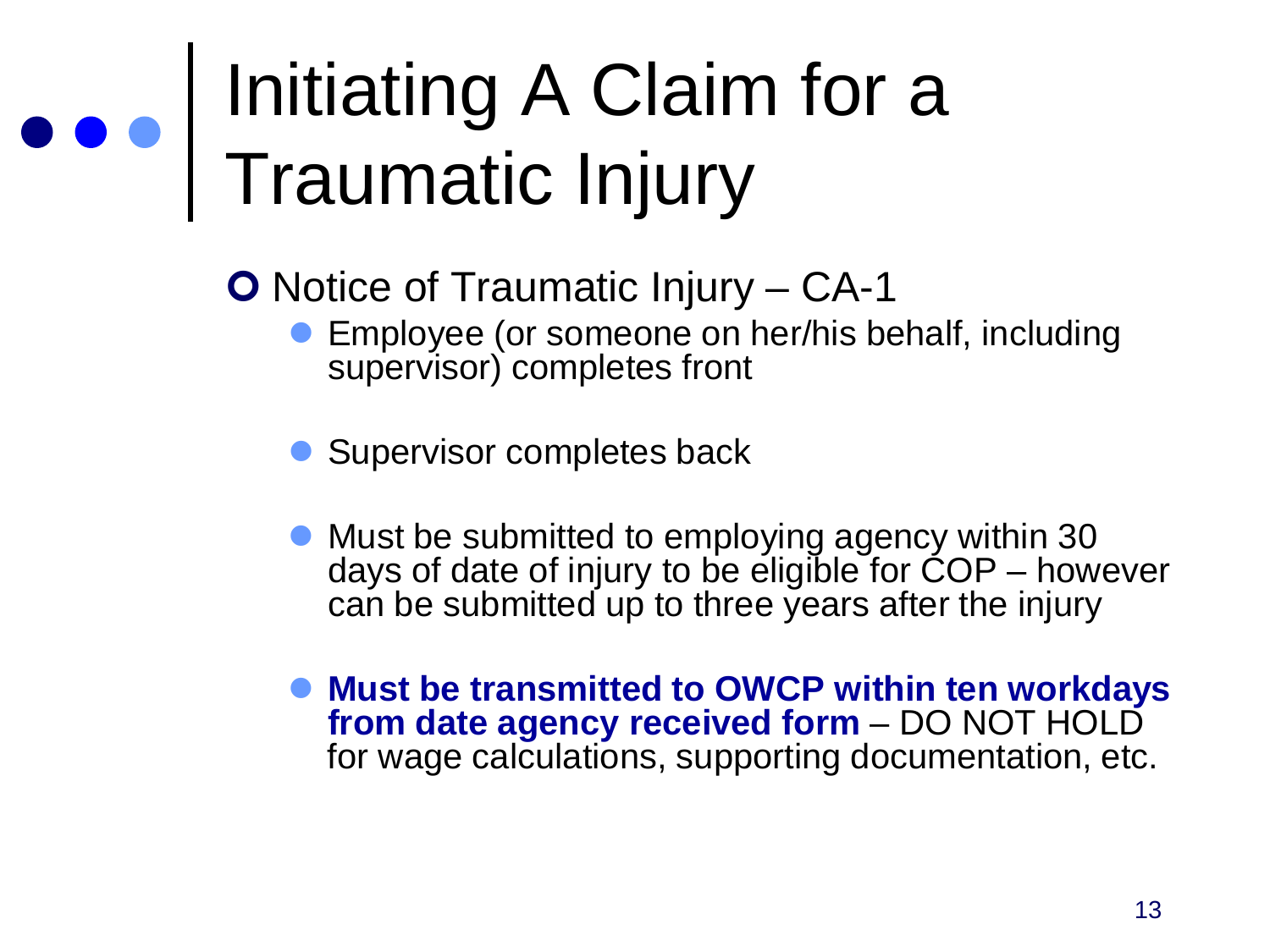### Supervisor's Role related to a Traumatic Injury Claim

- **O** Review front of CA-1 for completeness and assist employee in completing any deficiencies found
- Complete and sign back of the CA-1 and **submit to OWCP within ten workdays of receipt**
- Authorize medical care if needed by completing a Medical Treatment Form CA-16
	- Complete CA-16 within four hours of request whenever possible
	- **If doubt as to whether employee's condition is related to** employment, note this on the form
	- May refuse to issue a CA-16 if more than a week has passed since the injury since the need for immediate treatment would have become apparent in that period
- **O** Advise employee of the right to elect COP
- Advise employee of her/his responsibility to submit prima facie medical evidence of disability within ten calendar days or risk termination of COP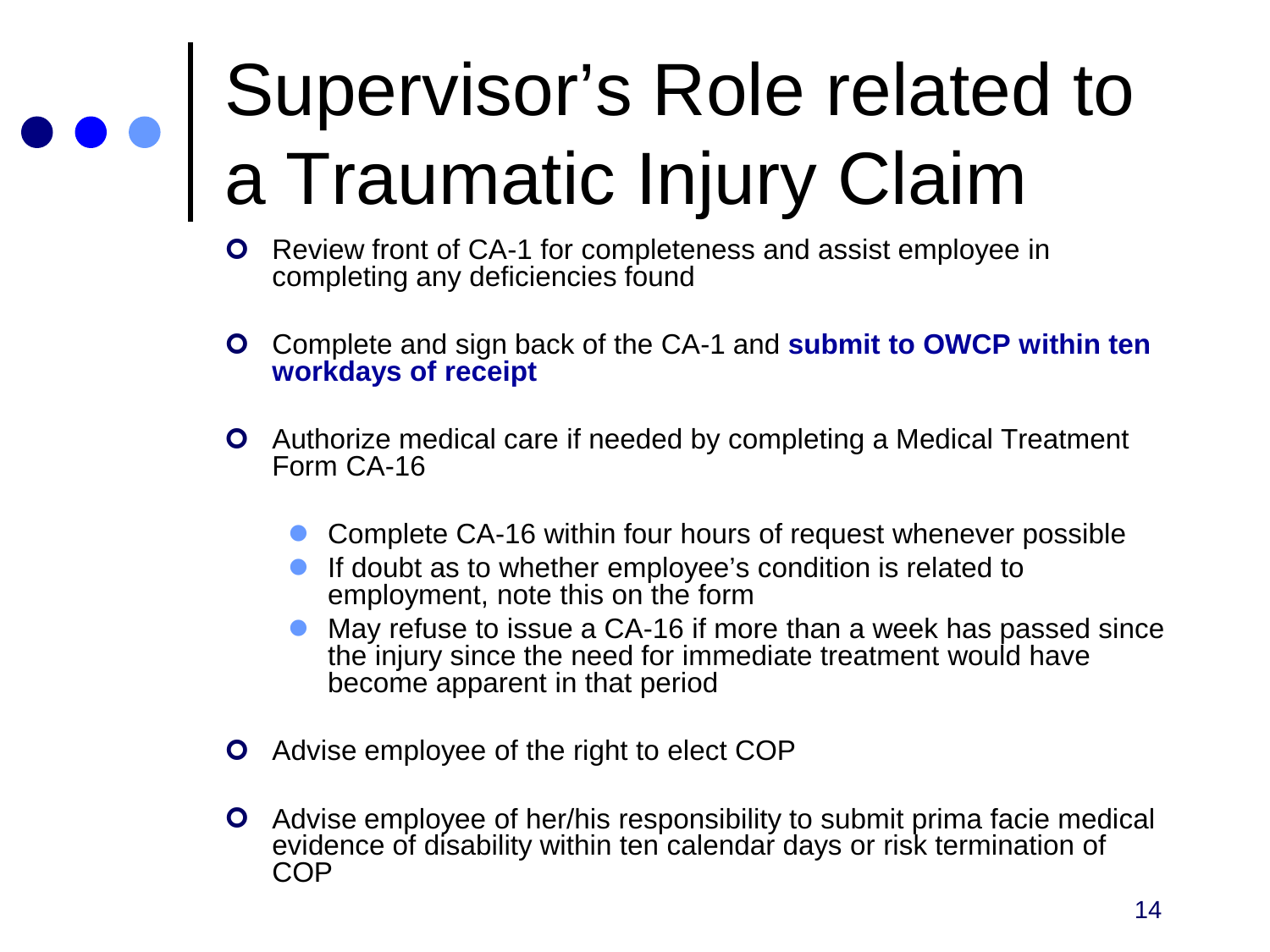

**O** Attending Physician's Report

- **O** Attached to CA-7
- **O** Submitted to OWCP along with CA-7 for wage loss or leave buy back
- **O** Requests information on diagnosis, prognosis, history of injury, prima facie statement of causal relationship, etc.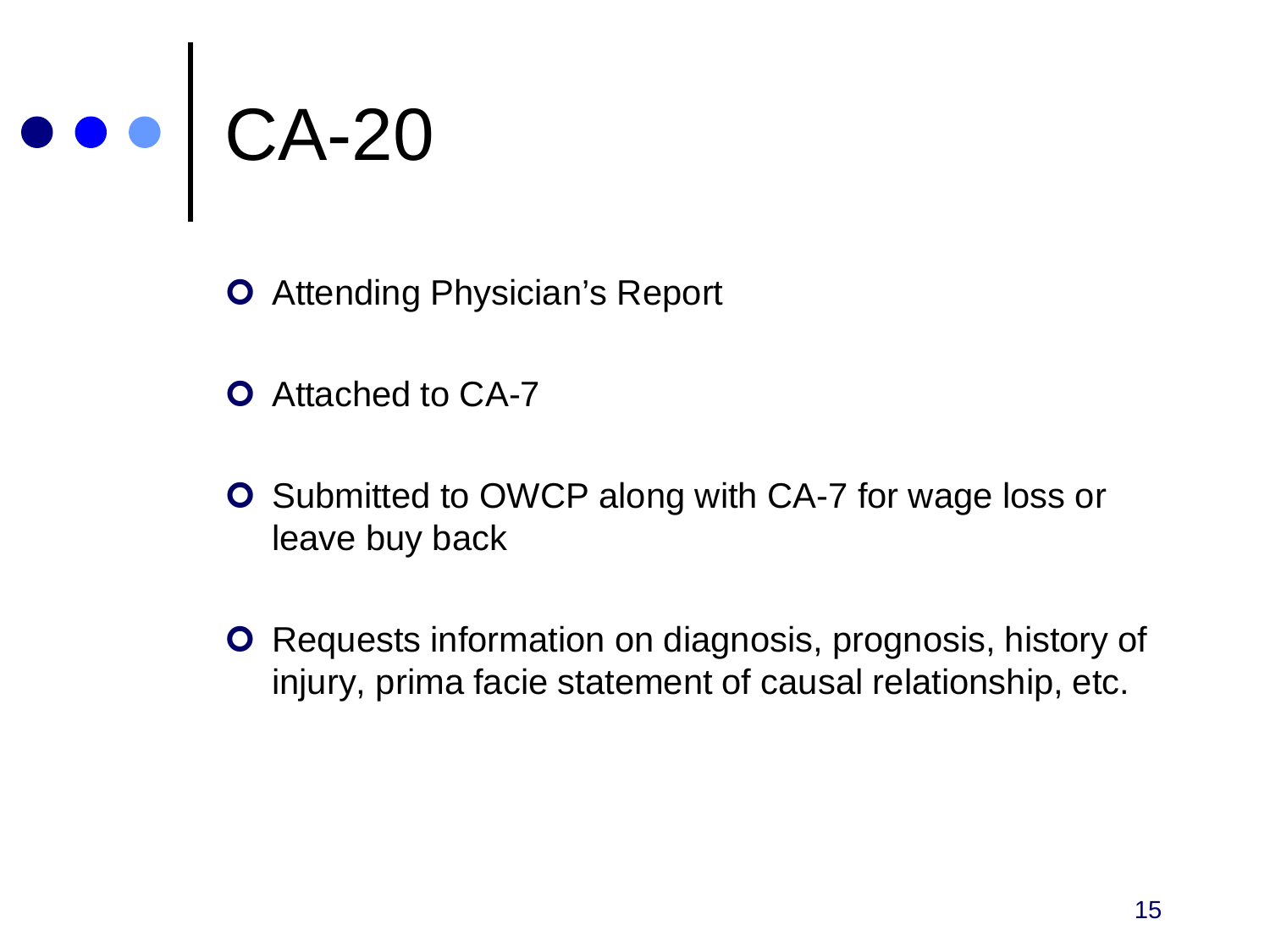## CA-17

- **O** Duty Status Report interim medical report about employee's fitness for duty and work capabilities
- **O** May be issued initially with CA-16
- **O** Supervisor/Agency completes agency portion by describing physical requirements of the employee's job and noting the availability of light or limited duty
- Agency can send to physician at any time during life of claim but not more than once a week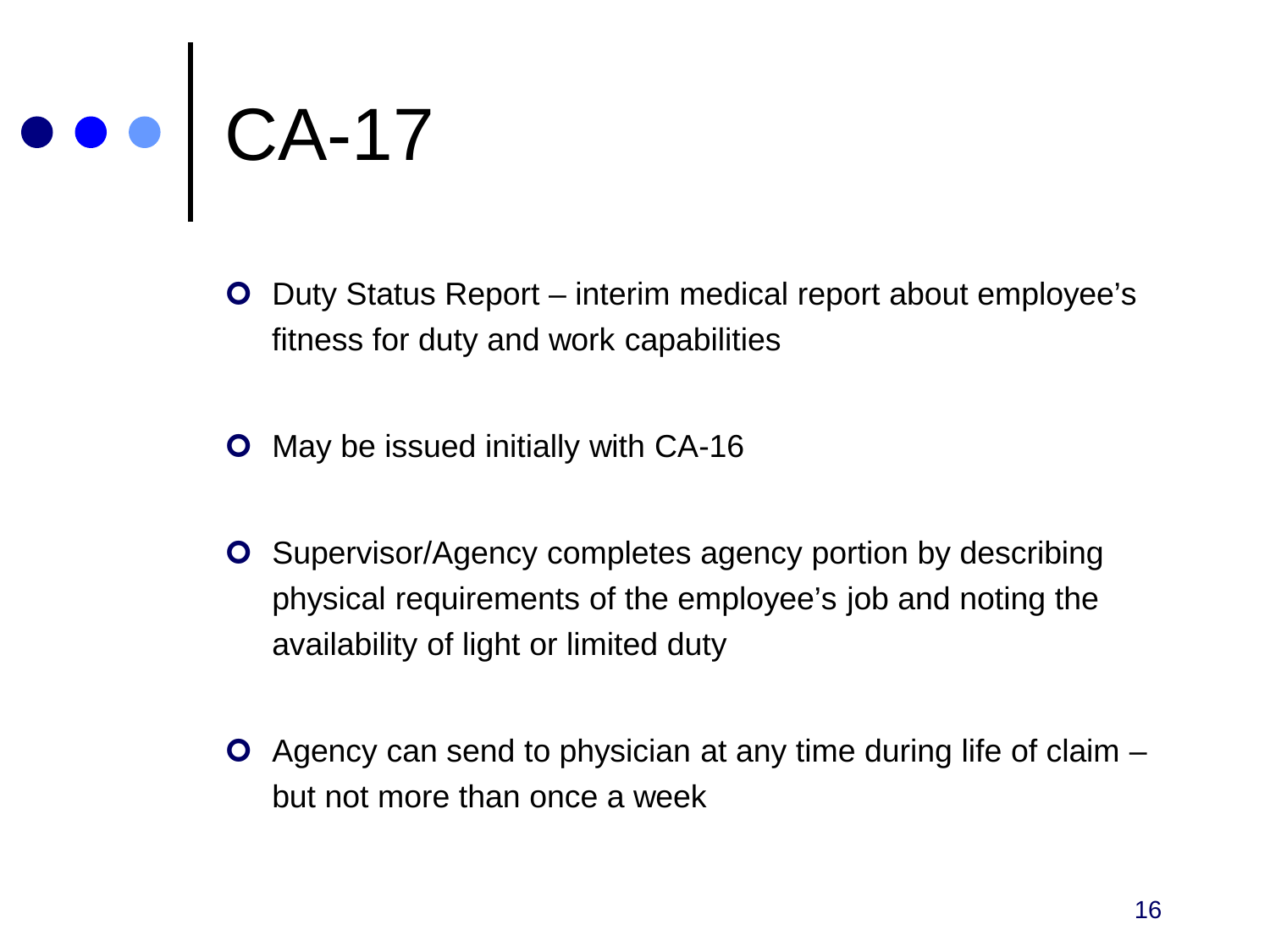### Initiating A Claim for a Occupational Disease

#### **O** Occupational Disease

- Condition produced over a period longer than one workday or shift (e.g., repetitive motion disorders, asbestosis)
- **O** COP is not provided for Occupational Diseases
- **O** CA-16 is not issued for Occupational Diseases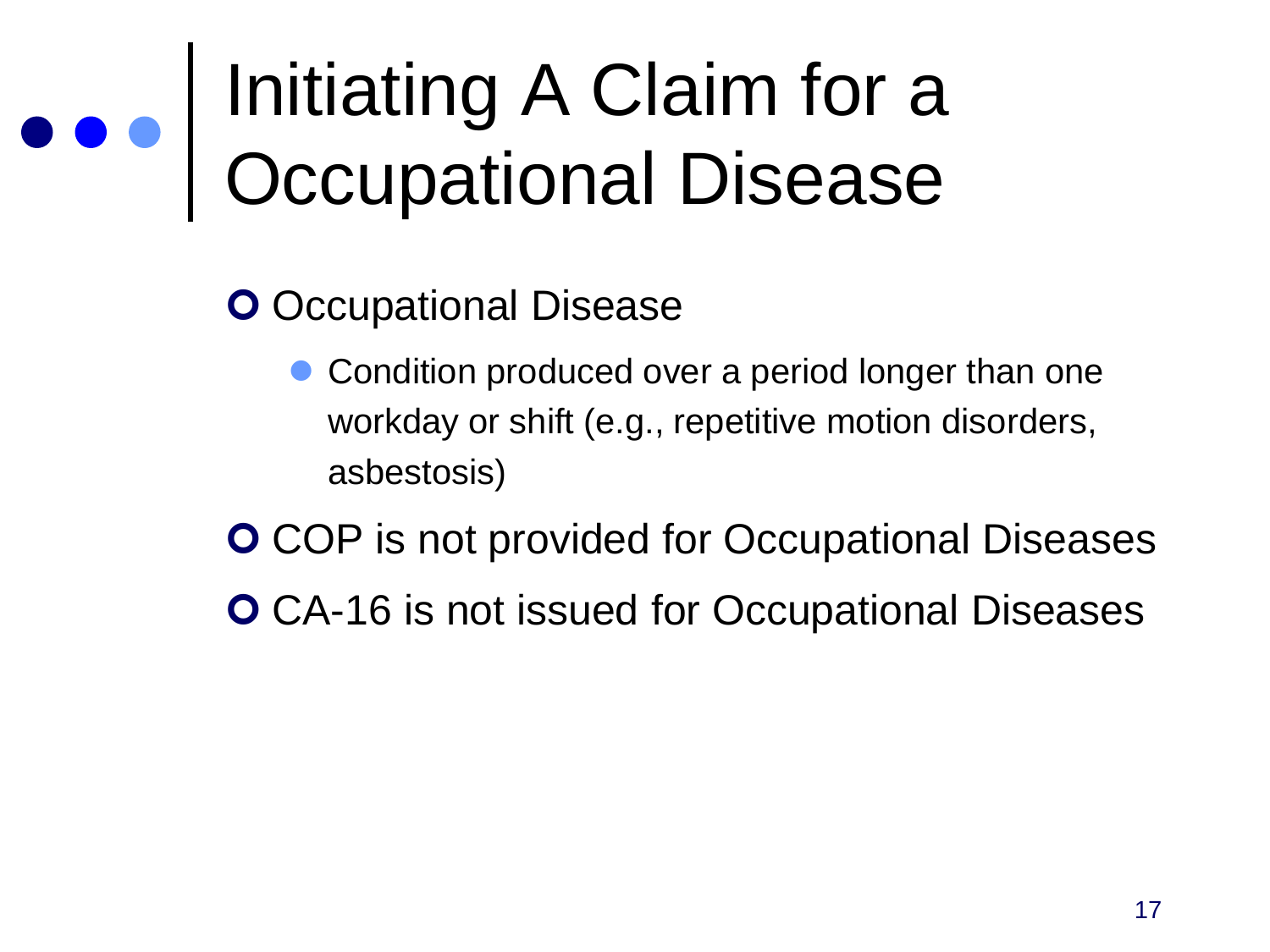### Initiating A Claim for a Occupational Disease

O Notice of Occupational Disease – CA-2

- **Employee (or someone on her/his behalf, including** supervisor) completes front
- Supervisor completes back
- Must be submitted to employing agency within three years of the date when the employee becomes aware, or reasonably should have been aware, of a possible relationship between the medical condition and the employment
- **Must be transmitted to OWCP within ten workdays from date agency received form** – DO NOT HOLD for receipt of supporting documentation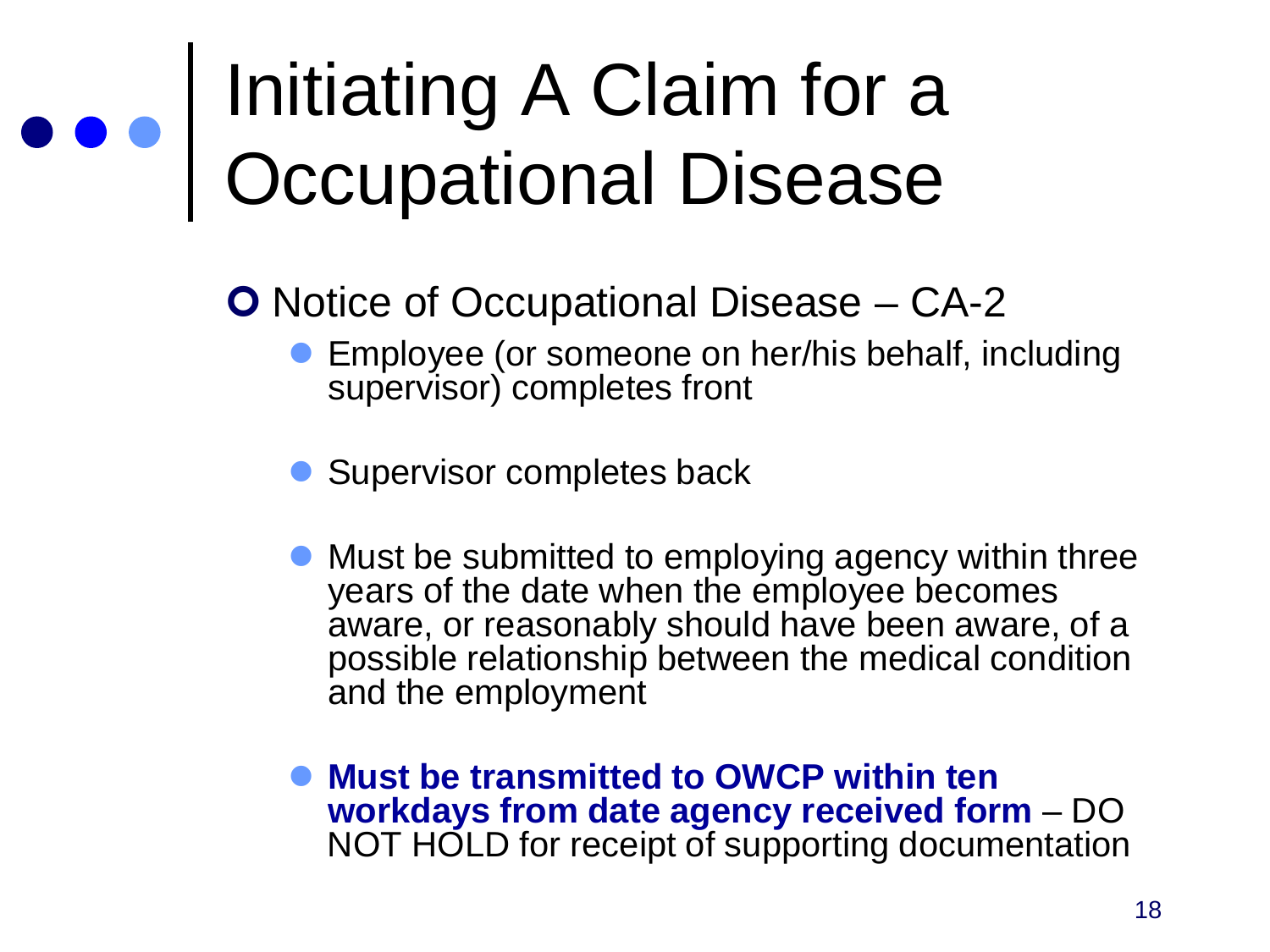#### Supervisor's Role related to a Occupational Disease Claim

- **O** Review Front of CA-2 for completeness and assist employee in correcting any errors or omissions
- Complete and sign back of the CA-2 and **submit to OWCP within ten workdays of receipt**
- **O** Review the employee's portion of the form and provide comments concerning the employee's statement
- **O** Prepare a supporting statement to include exposure data, test results, copies of previous medical reports, and/or witness statements – depending on the nature of the case
- Advise employee of the right to elect sick or annual leave or LWOP, pending adjudication of the claim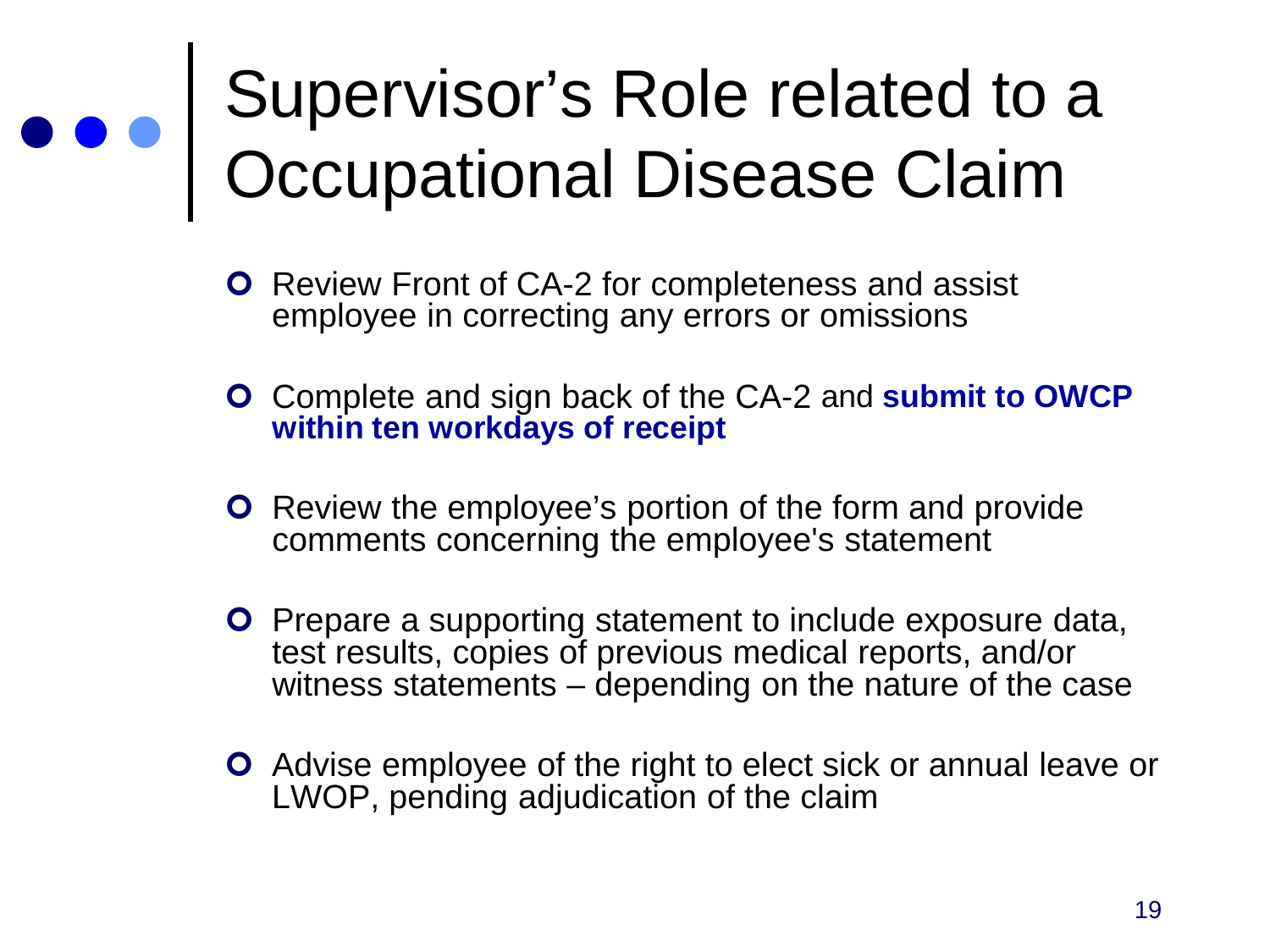#### Supervisor's Role related to a Occupational Disease Claim

- **O** Provide Appropriate Occupational Disease Checklist CA-35a – Occupational Disease in General
	- CA-35b Hearing Loss
	- CA-35c Asbestos-Related Illness
	- CA-35d Coronary/Vascular Condition
	- CA-35e Skin Disease
	- CA-35f Pulmonary Illness (not Asbestosis)
	- CA-35g Psychiatric Illness
	- CA-35h Carpal Tunnel Syndrome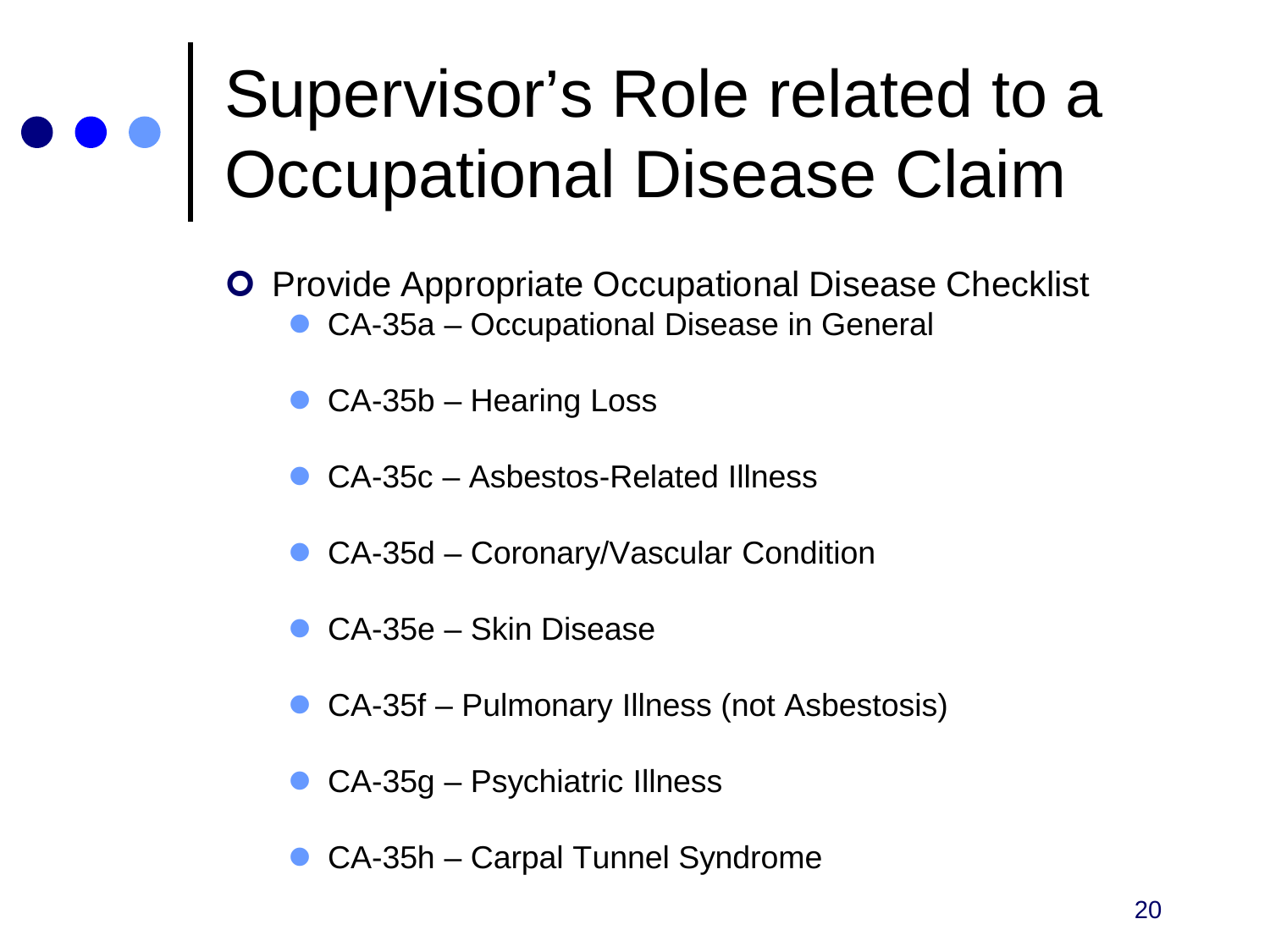### Initiating A Claim for a Recurrence

#### **O** Recurrence

- A spontaneous return or increase of disability due to a previous injury or occupational disease without intervening cause, or a return or increase of disability due to a consequential injury
- No event other than the previous injury accounts for the disability
- A recurrence of a medical condition is defined as a documented need for further medical treatment for the accepted condition or injury when there is no accompanying work stoppage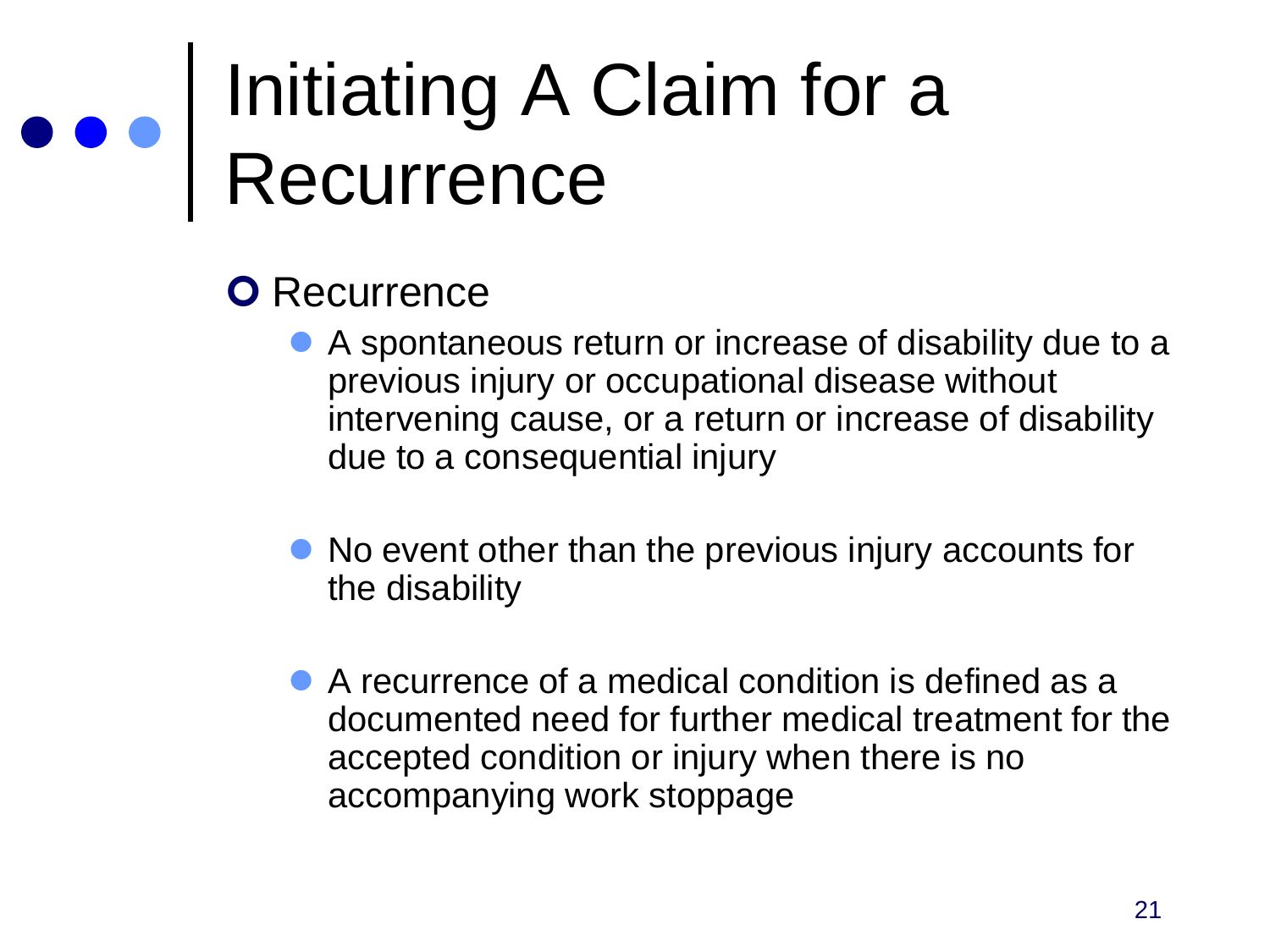### Initiating A Claim for a Recurrence

Claim for Recurrence of Disability – CA-2a

- **Employee (or someone on her/his behalf, including** supervisor) completes front
- Supervisor completes back
- **O** Submit to OWCP
- Employee should arrange for submission of factual and medical evidence described in the form instructions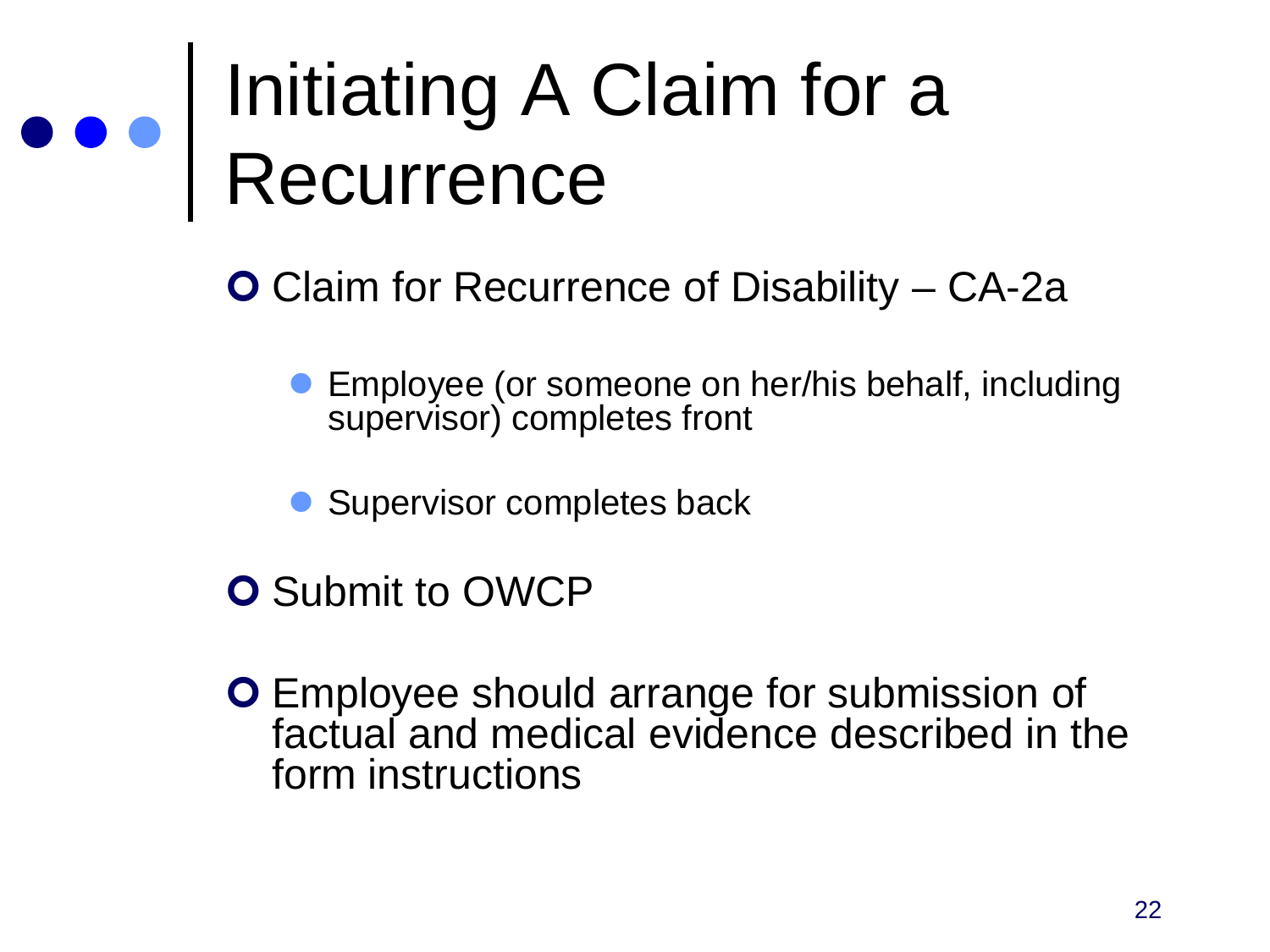### Initiating A Claim for a Recurrence

- **O** No medical treatment authorized at OWCP expense until claim for recurrence is accepted
- **O** If employee was entitled to COP and 45 calendar days of COP have not been exhausted, s/he may elect to use remaining days of COP if 45 days have not elapsed since first return to work
- **O** Employee may elect to use sick leave or annual leave pending adjudication of claim for recurrence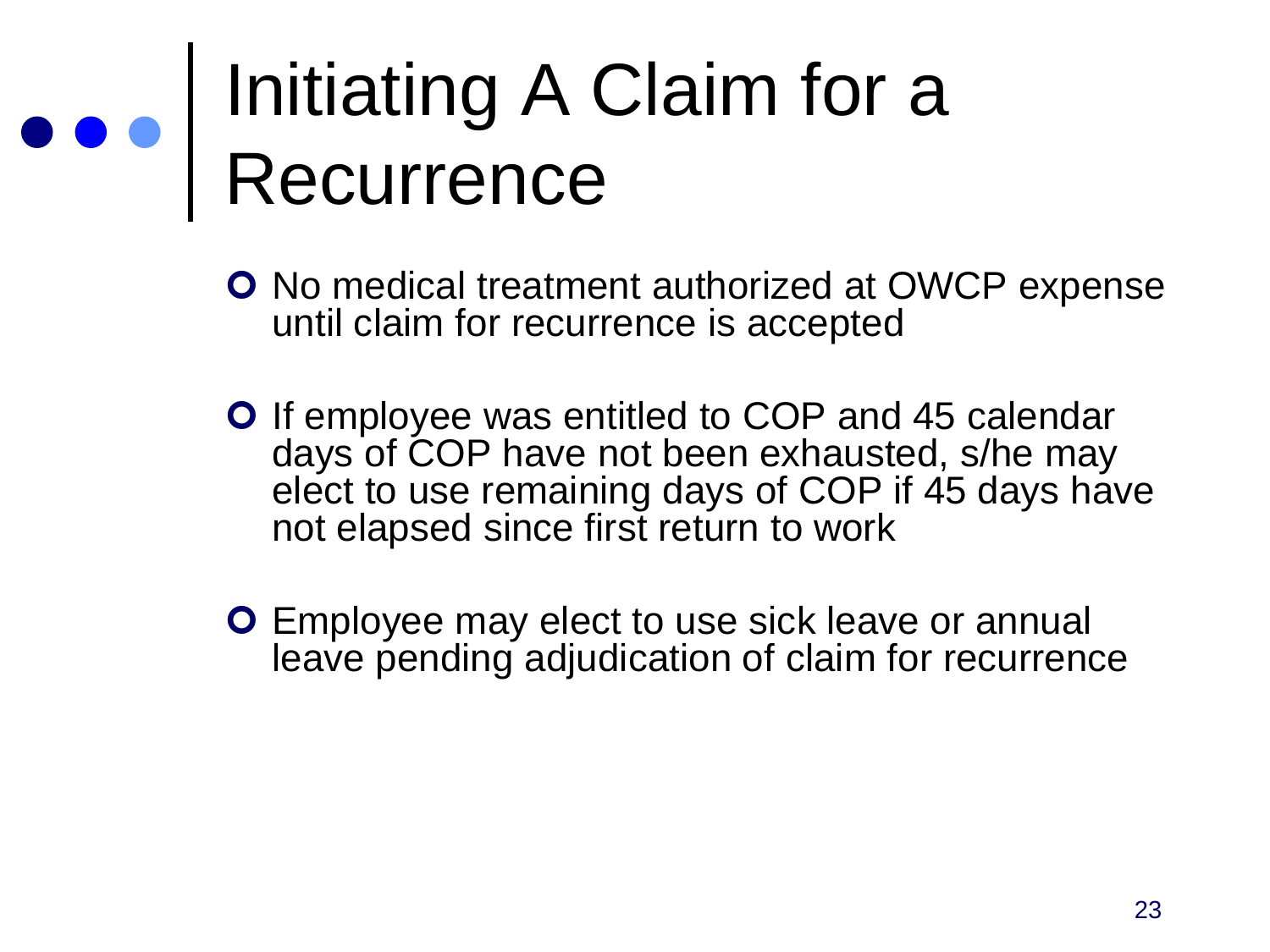### Wage Loss/Permanent Impairment

- **O** An employee who can not return to work when COP ends or who is not entitled to COP may claim compensation for wage loss
- **O** An employee who has returned to work but who still requires medical treatment during work hours may claim compensation for lost wages while undergoing or traveling to and from treatment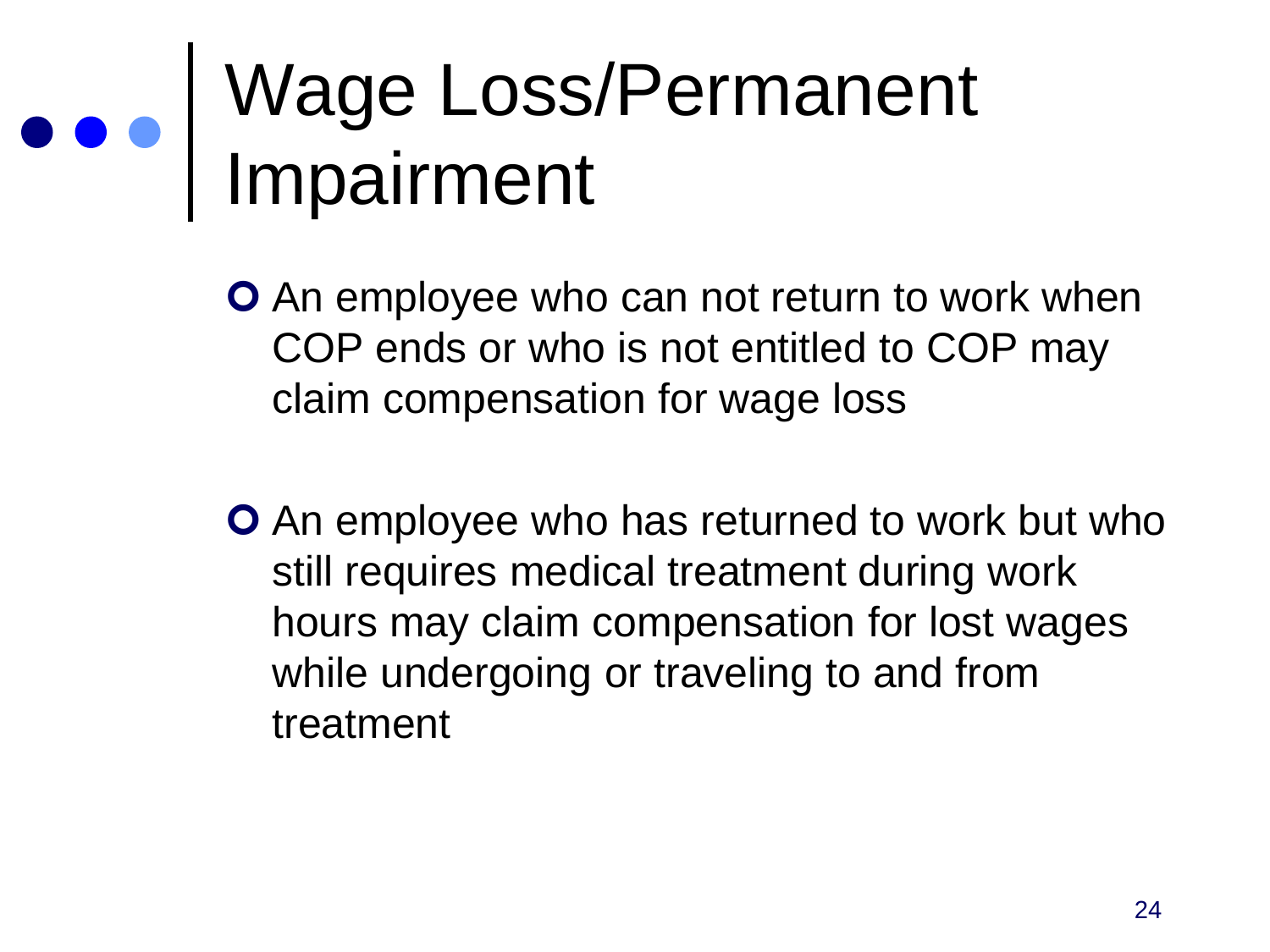### Wage Loss/Permanent Impairment

**O** Claim for Compensation for Wage Loss – CA-7

- $\bullet$  Supervisor provides on 30<sup>th</sup> day of COP or as soon as wage loss occurs
- **Employee (or someone on her/his behalf, including** supervisor) completes front
- **Supervisor completes back and submits with any new medical evidence to OWCP within five workdays of receipt –** DO NOT HOLD for receipt of documentation
- Dates of compensation claimed should represent the period of disability supported by the medical evidence or the interval until the employee's next medical appointment
- 25 A new CA-7 should be submitted every two weeks during periods of continued disability and wage loss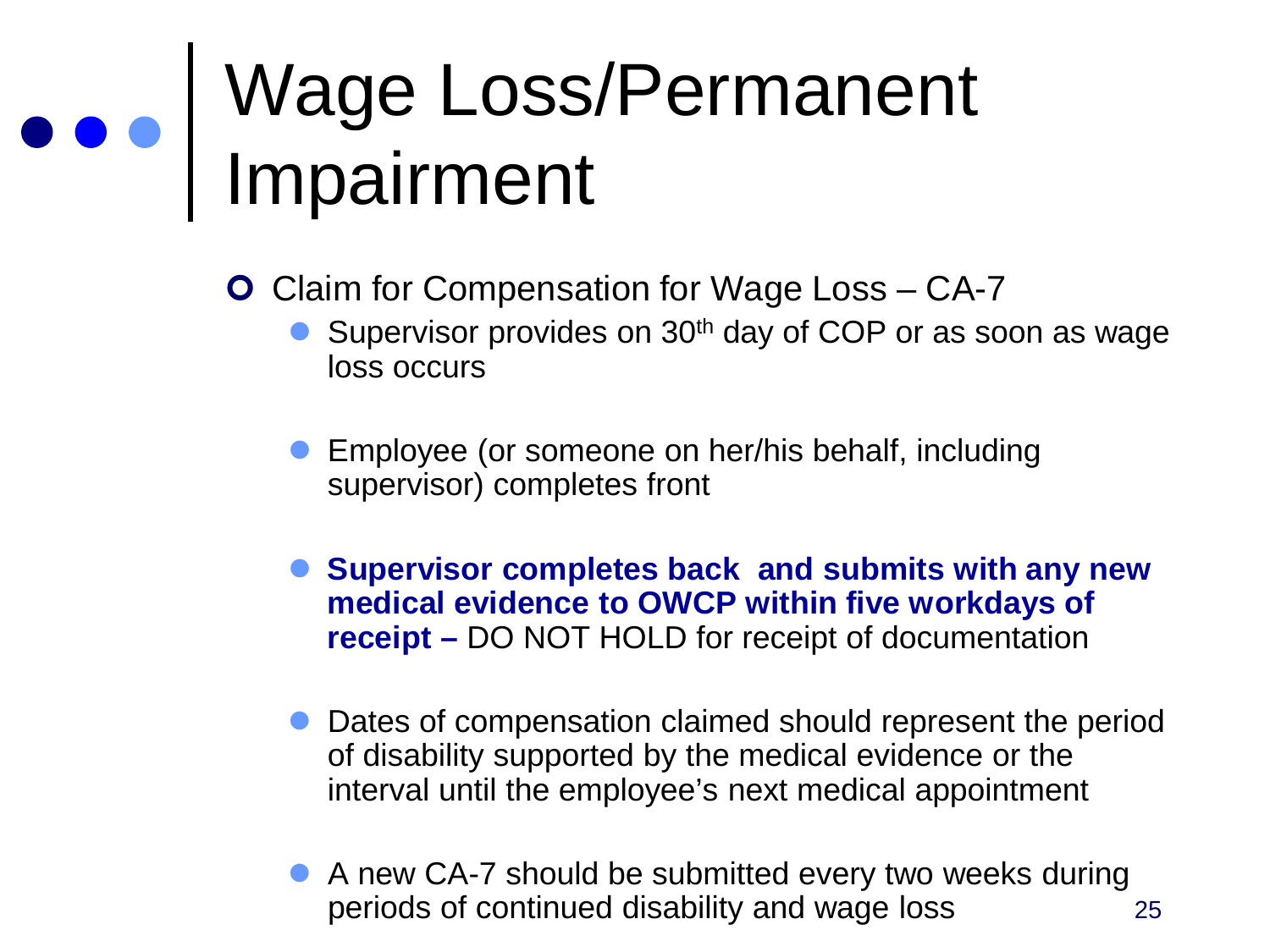### ooo Other Functions of the CA-7

**O** An employee who uses annual or sick leave to avoid interruption of income may repurchase that leave, subject to agency concurrence, if the claim is approved

**OSchedule awards for permanent** impairment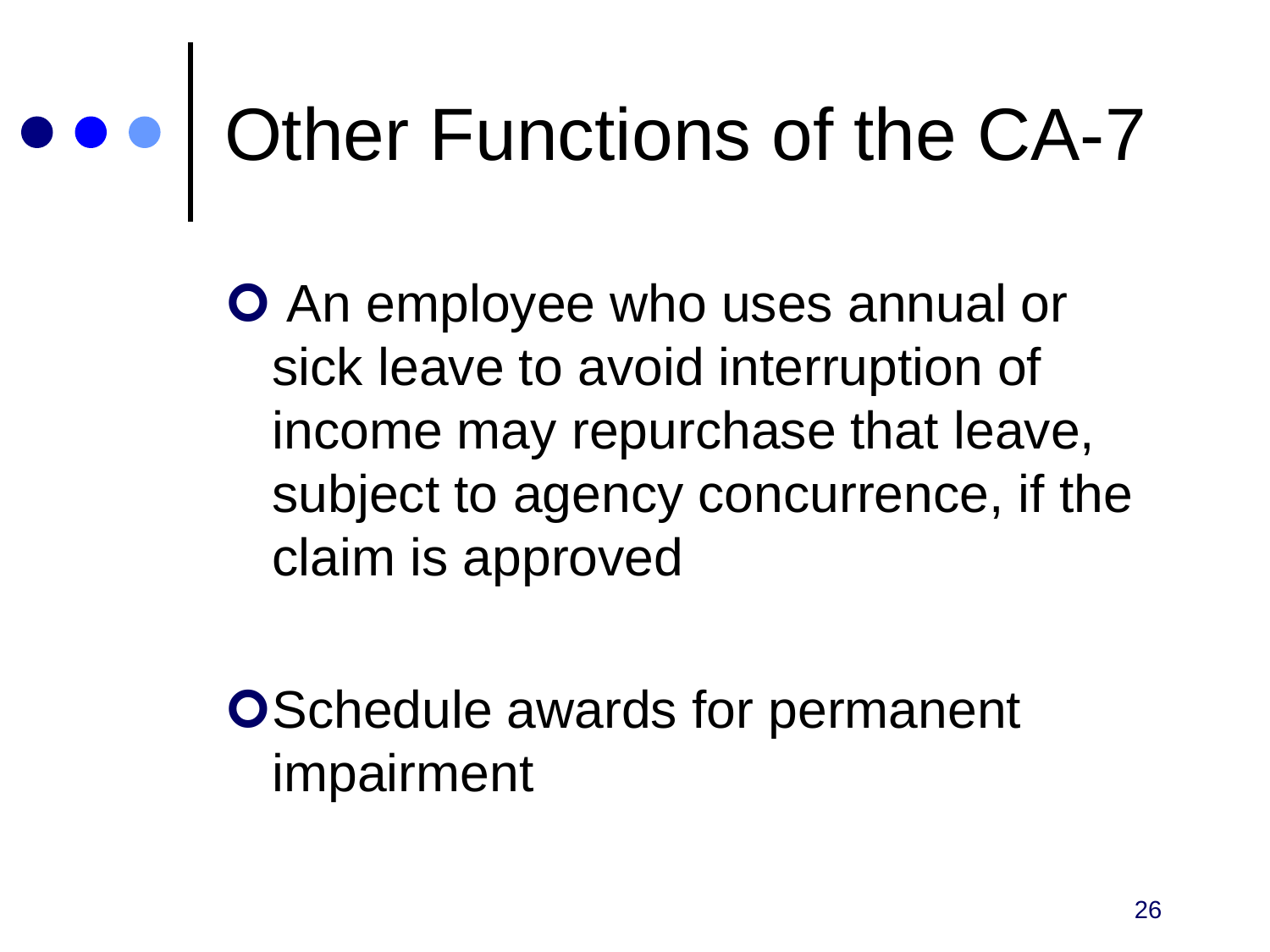### Initiating a Claim for Death **Benefits**

- When an employee dies because of an injury incurred in the performance of duty, the supervisor/agency should immediately notify the district office via phone or fax
- **O** The supervisor/agency should contact any survivors, provide them with claim forms, and help them prepare the claim
- CA-5 or CA-5b used to submit claims for death benefits
- **O** Supervisor/Agency uses form CA-6 to report the workrelated death of an employee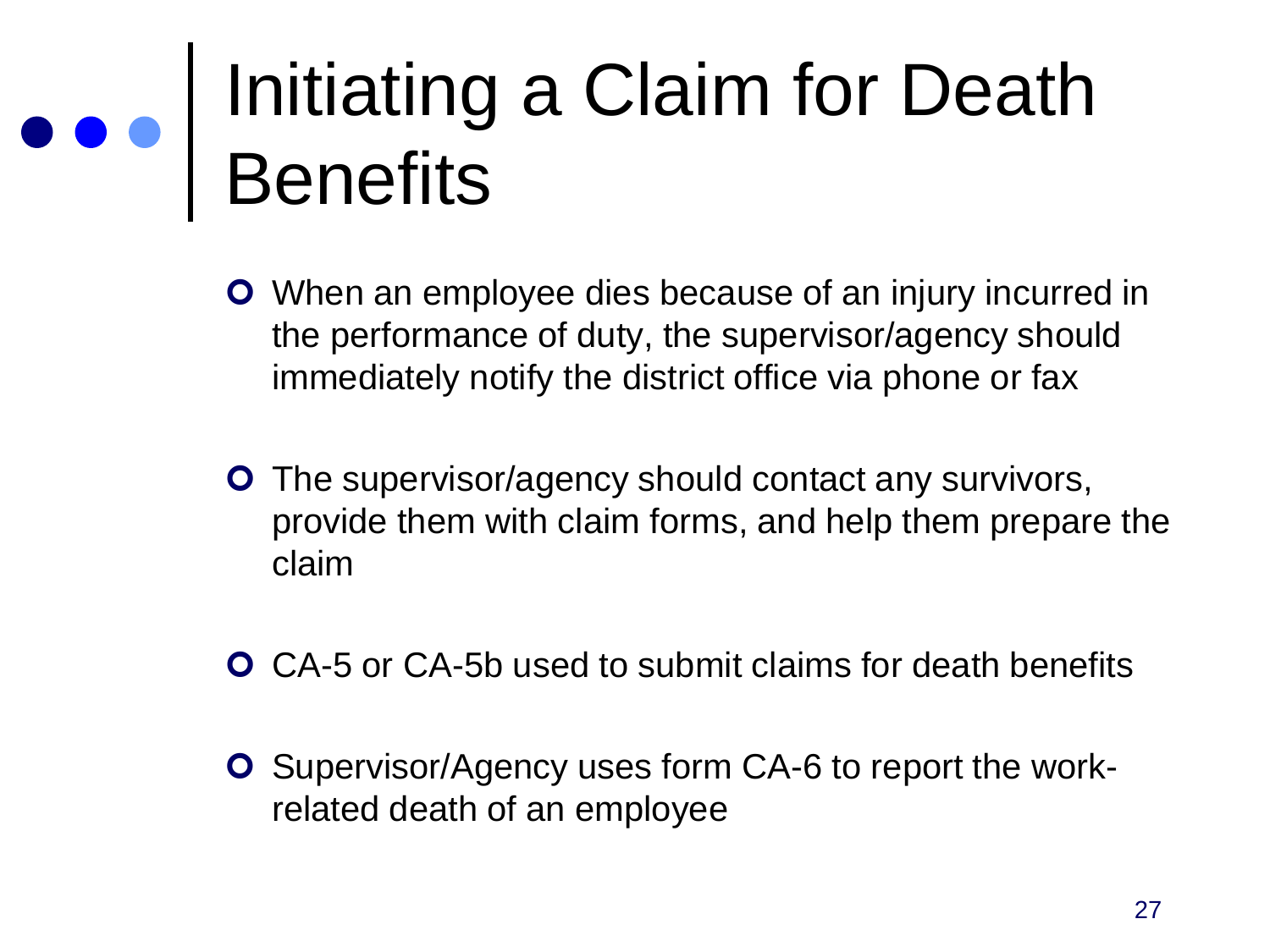### Conditions of Coverage

**O** Each claim for compensation must meet certain requirements before it can be accepted – always addressed in order

- **Timely Filing of Claim**
- **Federal Civilian Employee**
- Fact of Injury
- **Performance of Duty**
- **Causal Relationship**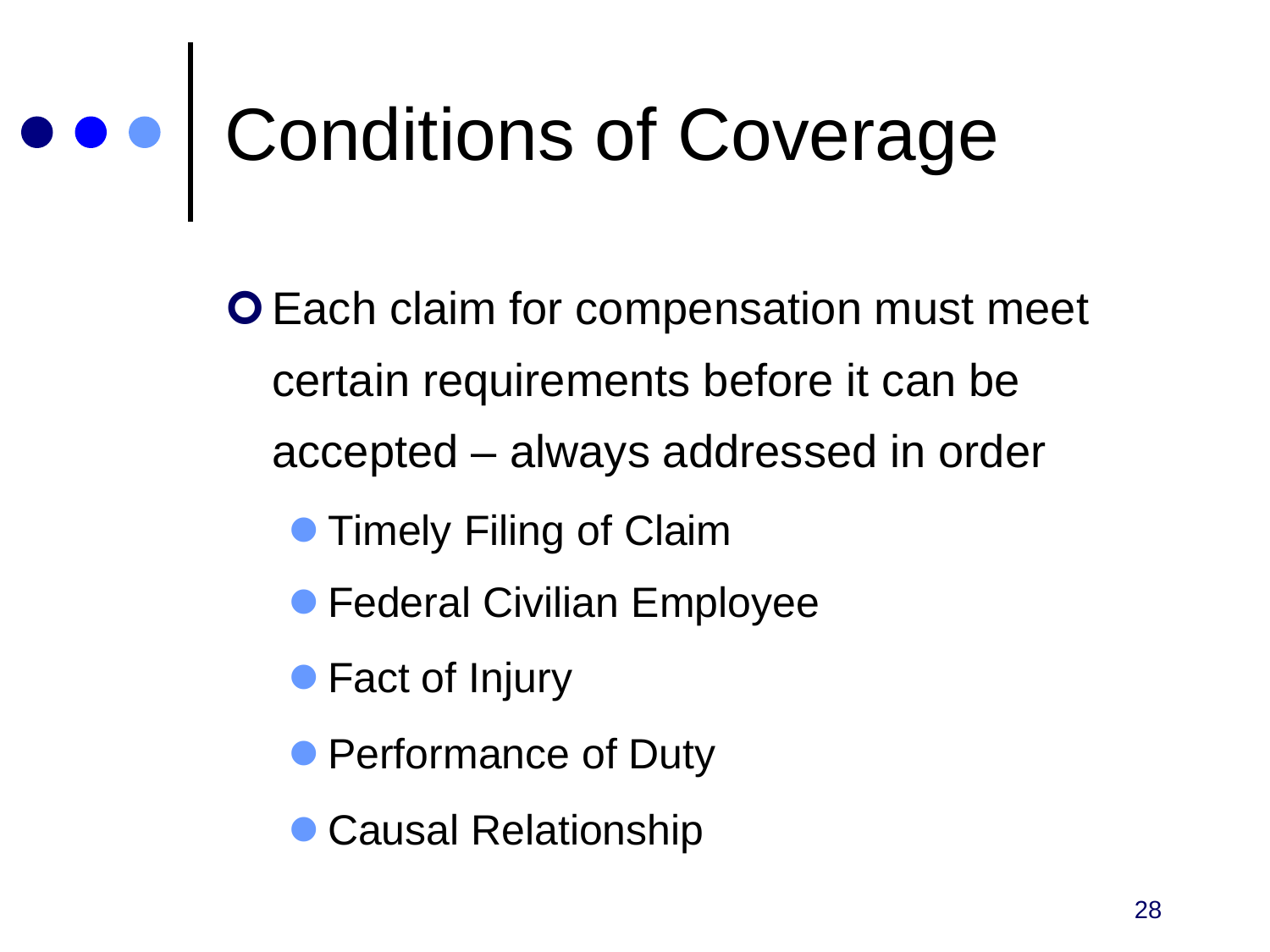## Timely Filing

**O** Employee Has Three Years From:

- Date of Injury
- Date of First Awareness
- Date of Last Exposure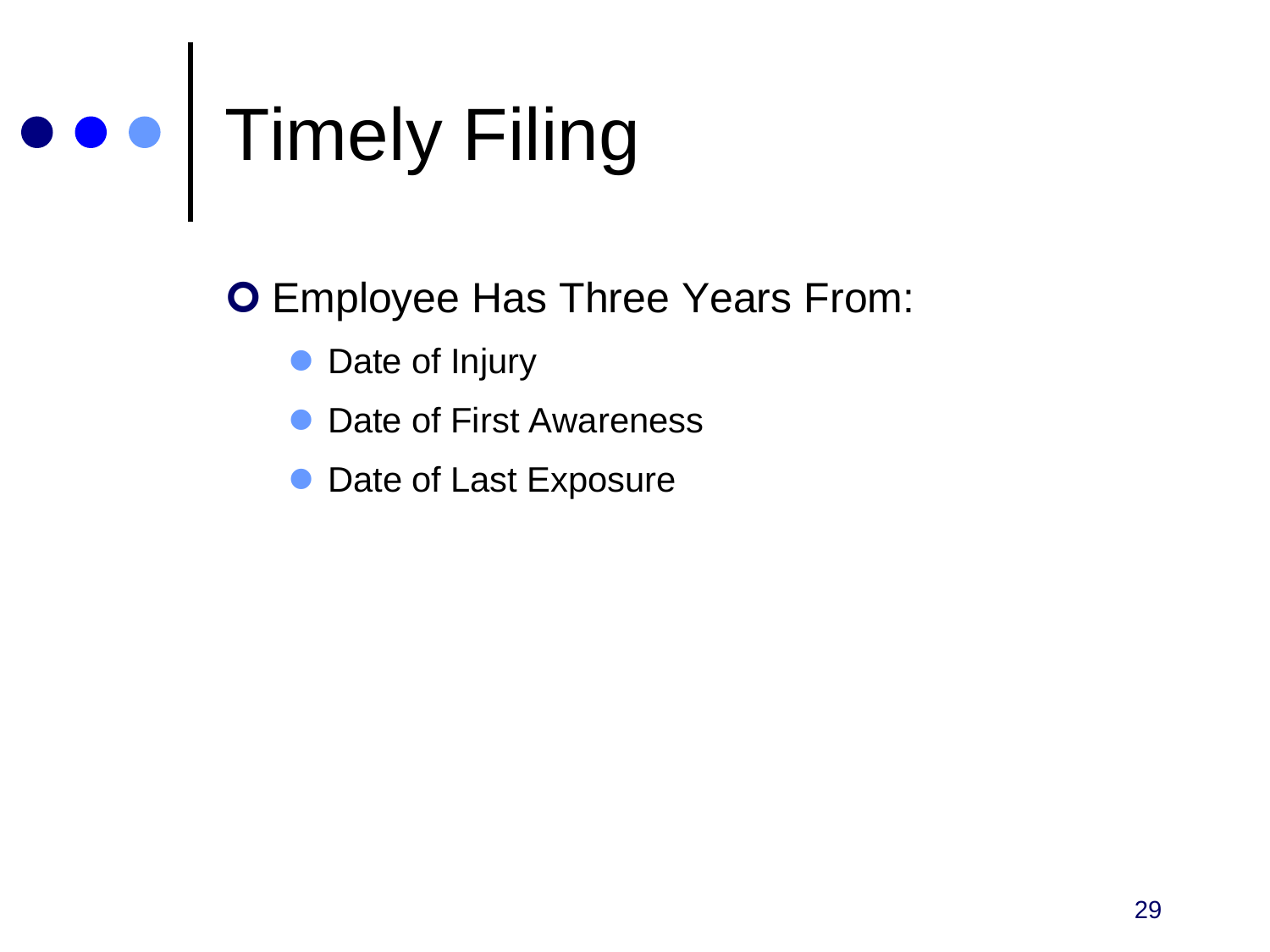## Civil Employee

 FECA covers all civilian employees except for non-appropriated fund employees

**O** Temporary employees covered on the same basis as permanent employees

**O** Contract employees, volunteers, and loaned employees are covered under some circumstances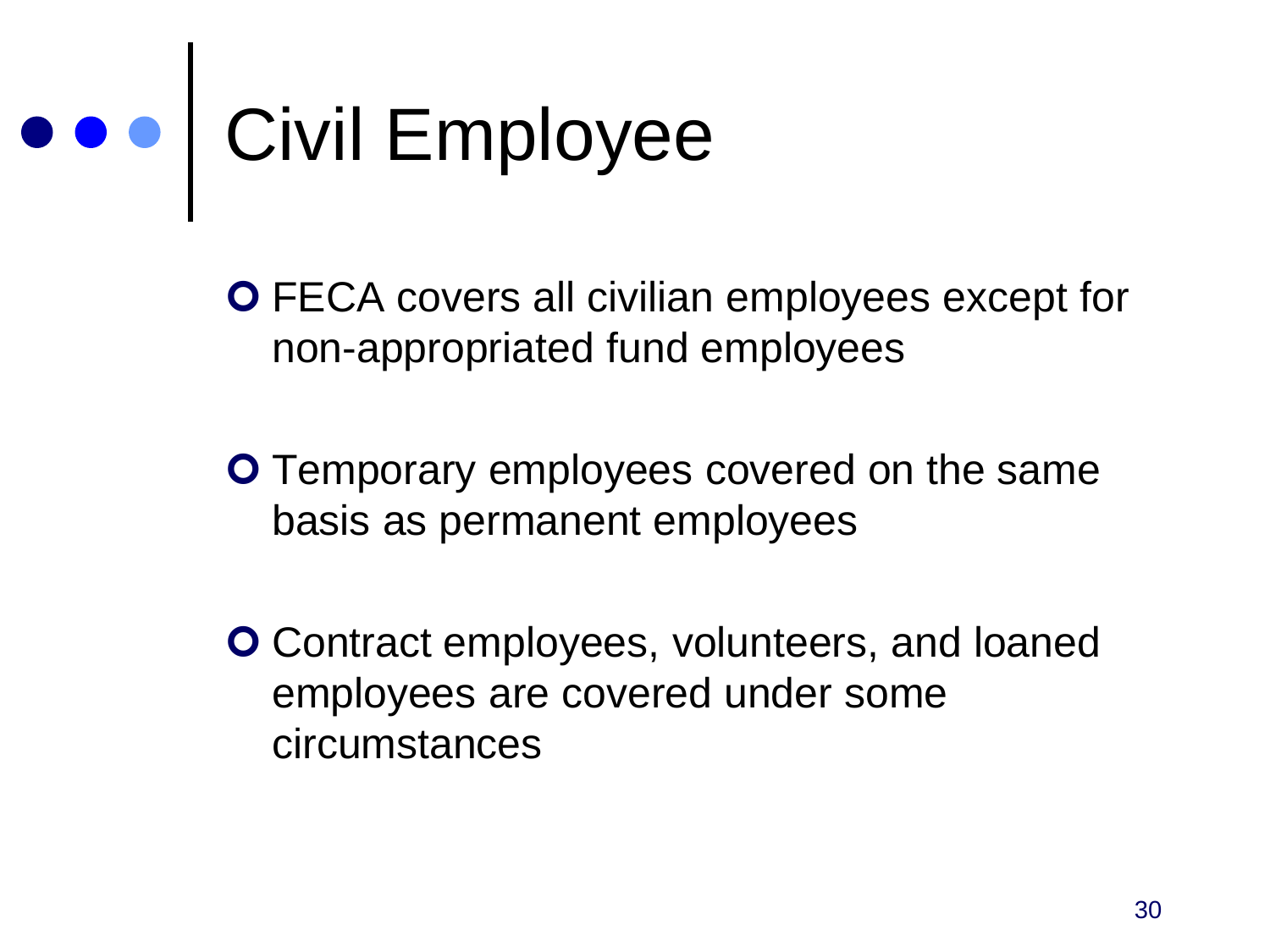# Fact of Injury

- Factual Actual occurrence of an accident, incident, or exposure in time, place, and manner alleged
- Medical Medical condition diagnosed in connection with that accident, incident, or exposure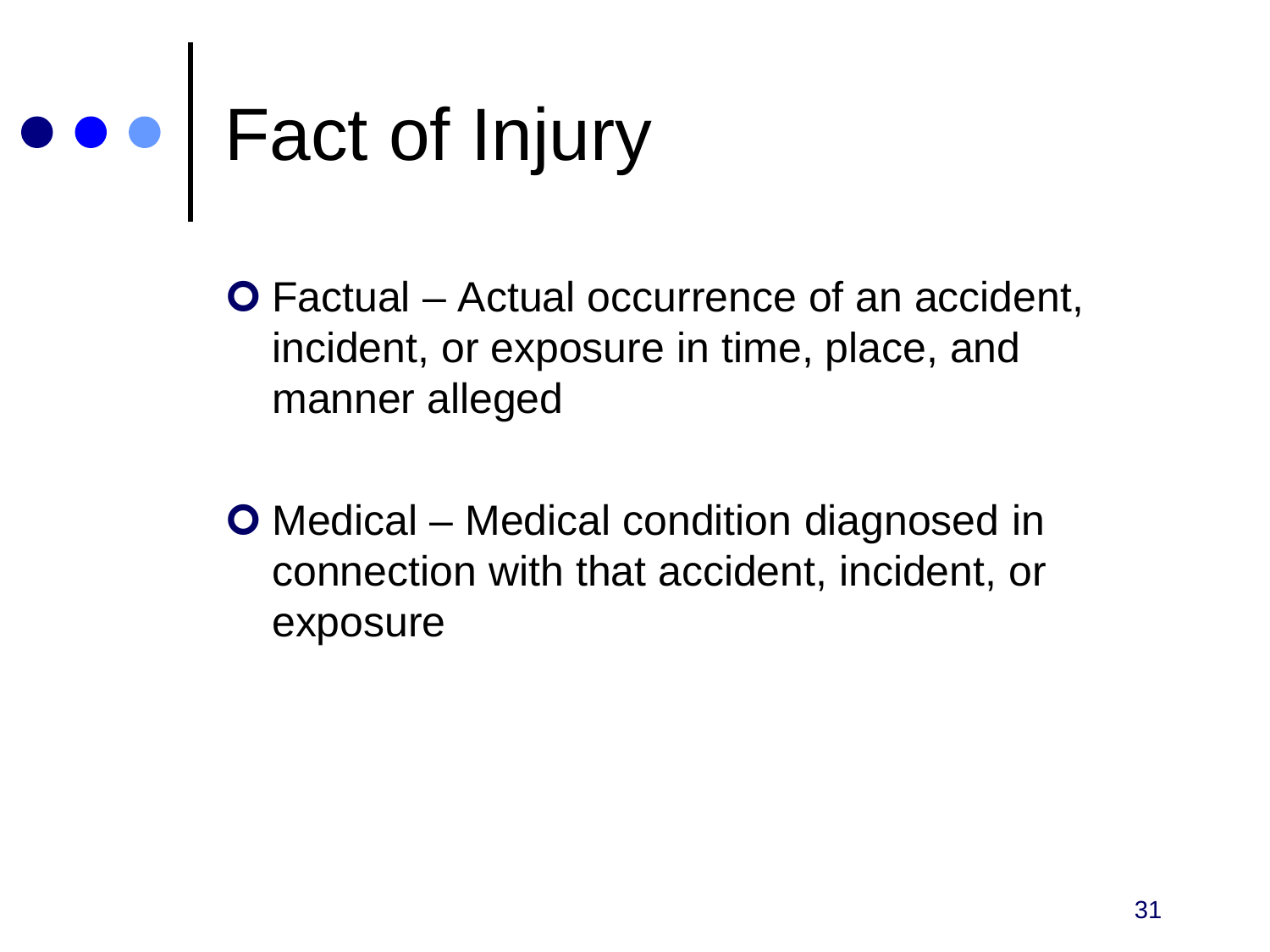## Performance of Duty

**O** Injury occurred while performing assigned duties or engaging in an activity reasonably associated with the employment

**O** Injury occurred on work premises

**O** Injury occurred off premises while engaging in work activity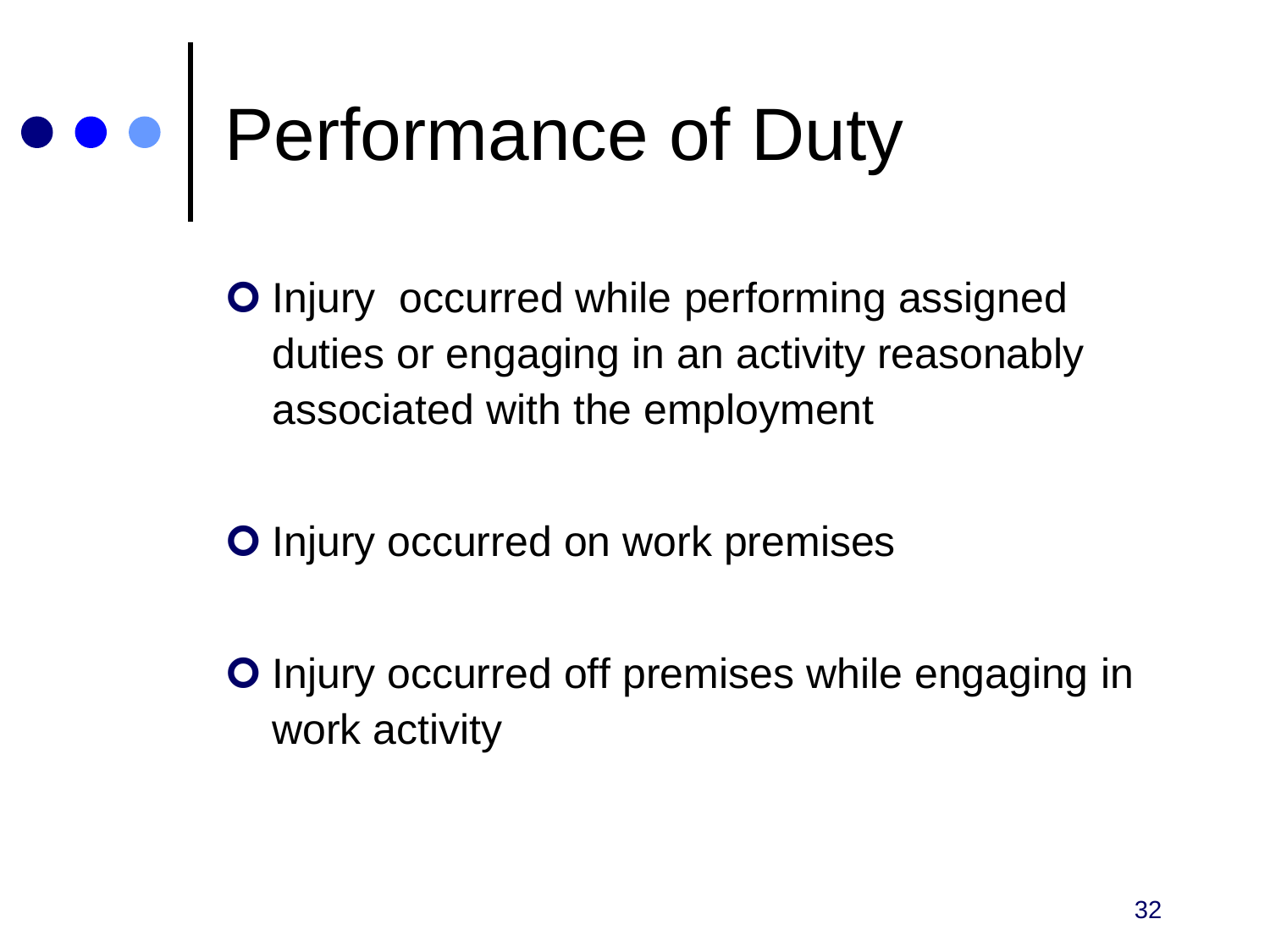### Causal Relationship

 Link between work-related exposure/injury and any medical condition found

- **O** Based entirely on medical evidence provided by physicians who have examined and treated the employee
- O Opinions of employee, supervisor, or witnesses not considered – nor is general medical information contained in published articles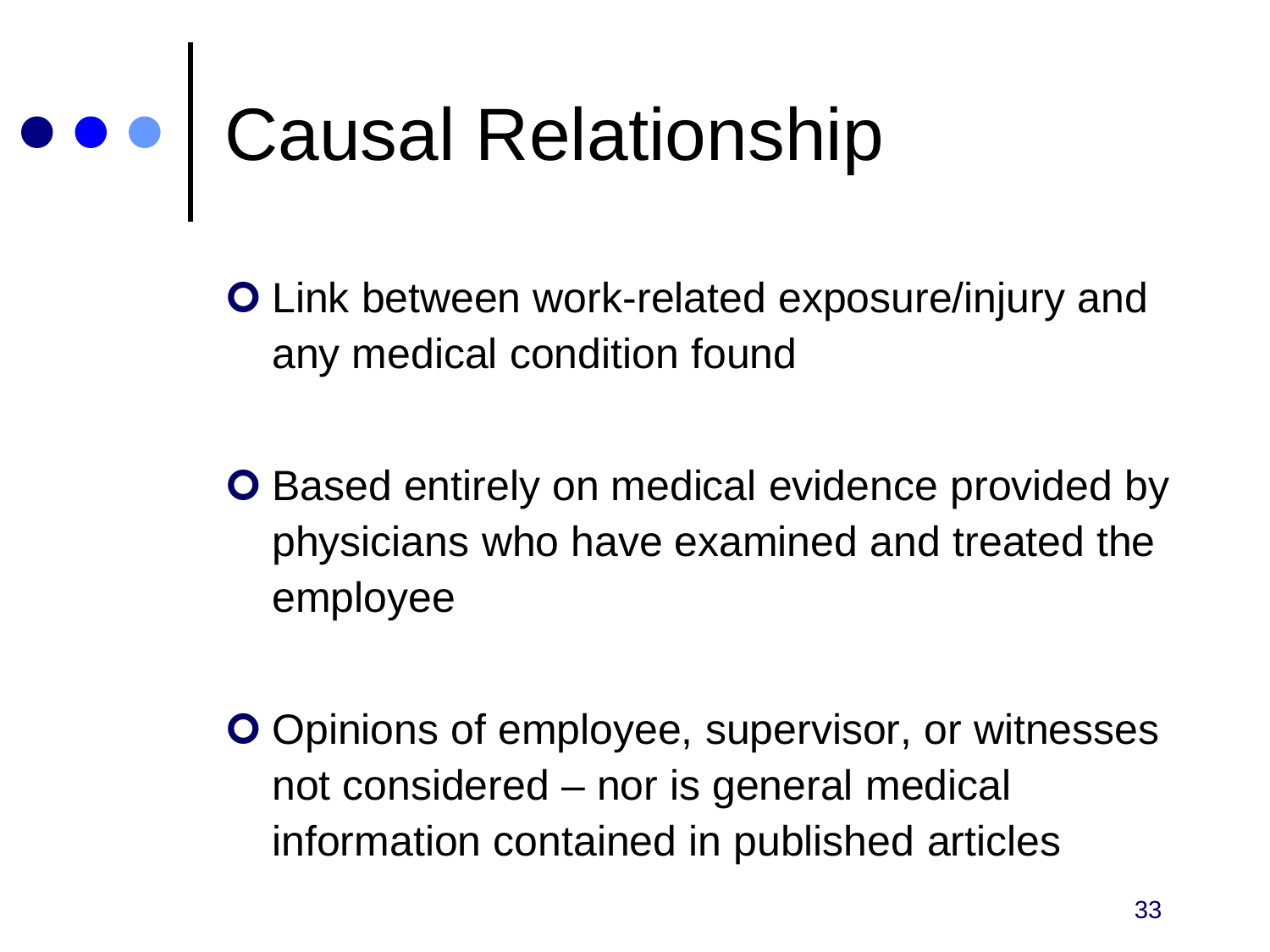# Causal Relationship

#### **O** Four Types

- Direct Causation injury or factors of employment result in condition claimed through natural and unbroken sequence
- Aggravation preexisting condition worsened, either temporarily or permanently, by a work-related injury
- Acceleration a work-related injury or disease may hasten the development of an underlying condition
- **Precipitation a latent condition that would not have** manifested itself on this occasion but for employment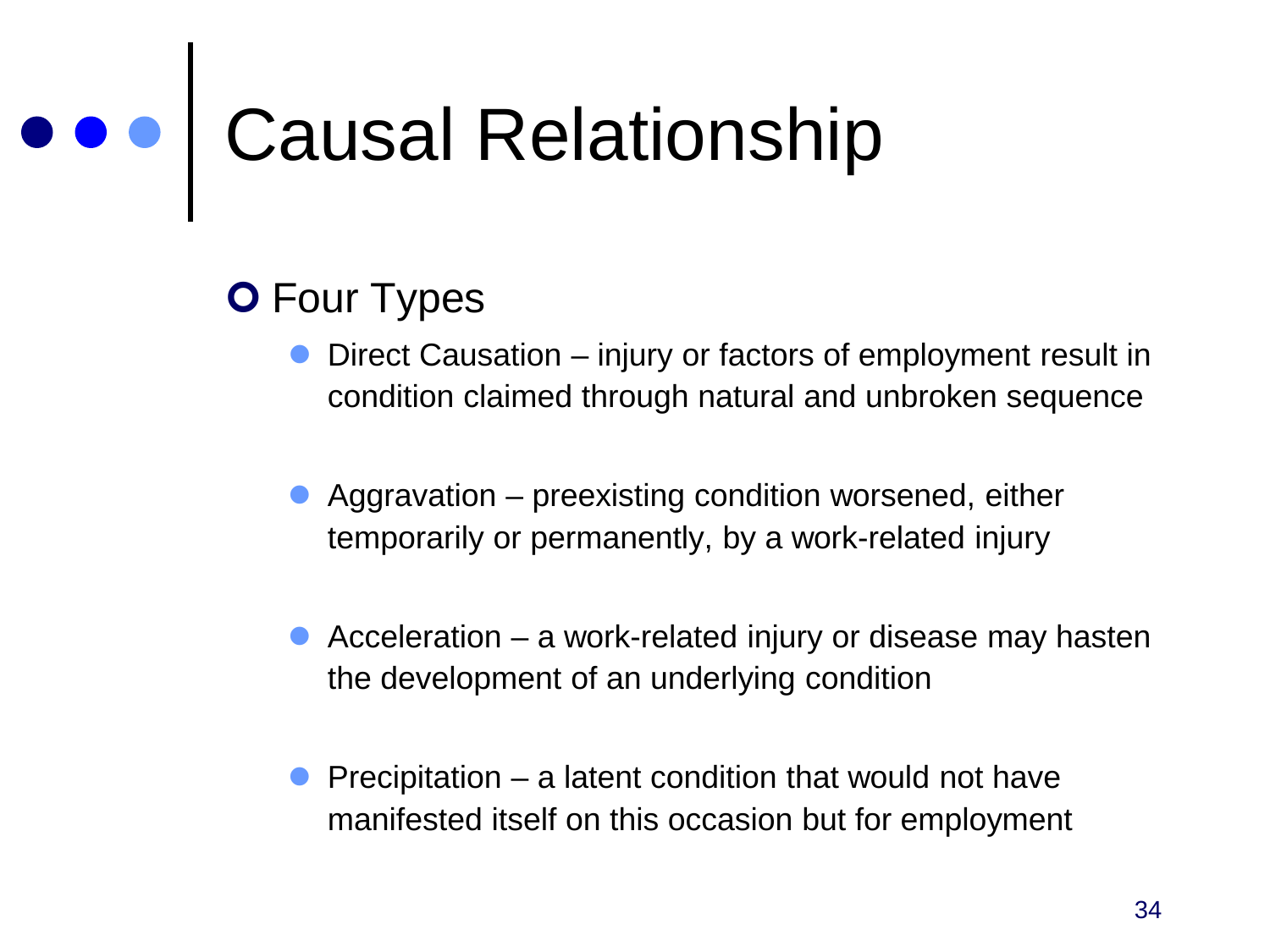# ooo Statutory Exclusions

 Willful Misconduct – deliberate and intentional disobedience of rules/orders – not carelessness

**O** Drug or Alcohol Intoxication – proximately caused the injury

**O** Intent to Injure Self or Others – intent must be established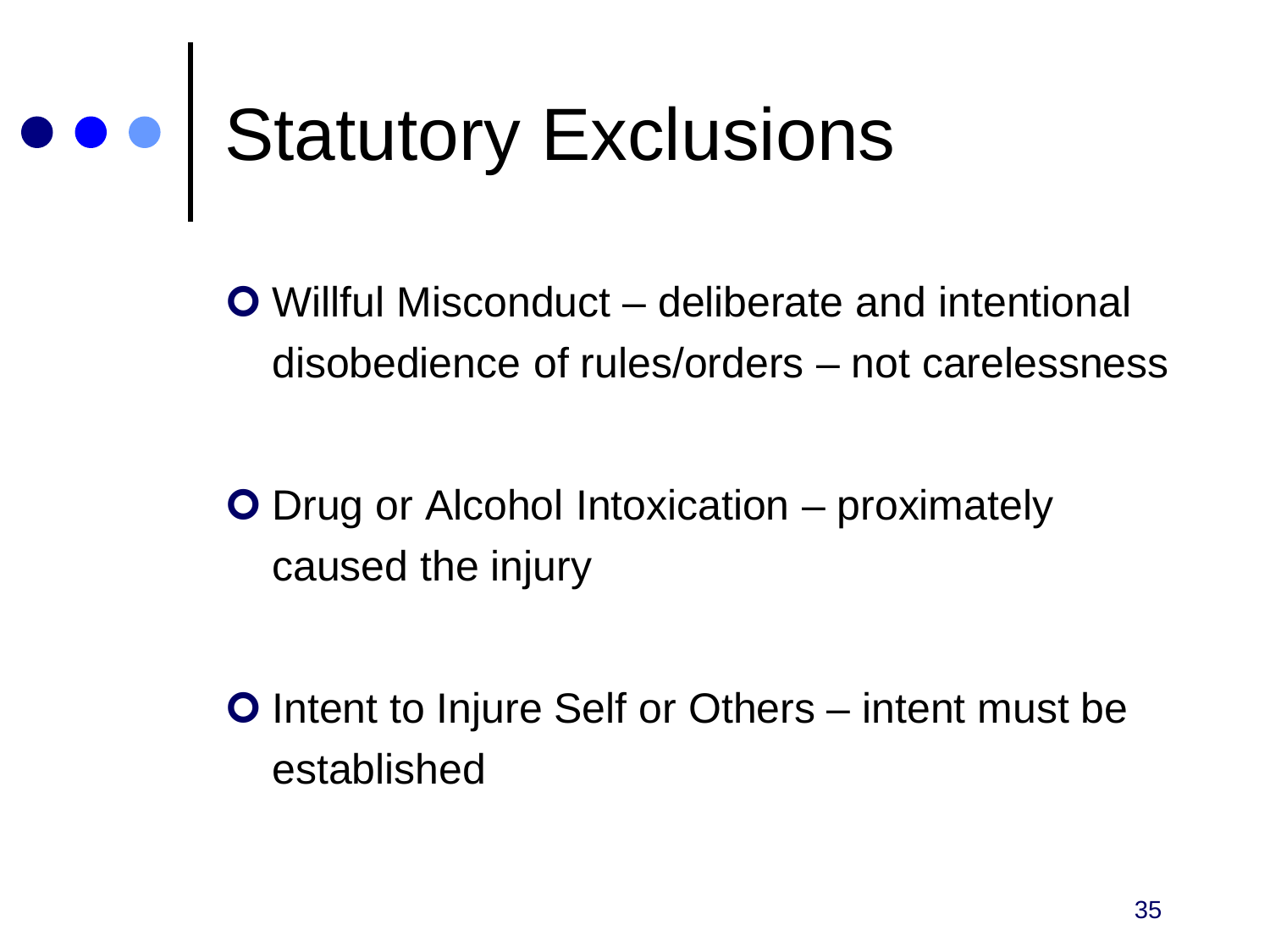### Nine Reasons for Controverting COP

- Agency may controvert (not pay) COP **Only** if one of the following applies:
	- Disability is a result of occupational disease or illness
	- **Employee comes within the exclusions of 5 USC 8101 (1)** (B) or (E)
	- **Employee is neither a citizen nor resident of the US or** Canada
	- **•** Injury occurred off the agency's premises and the employee was not engaged in official "off premises" duties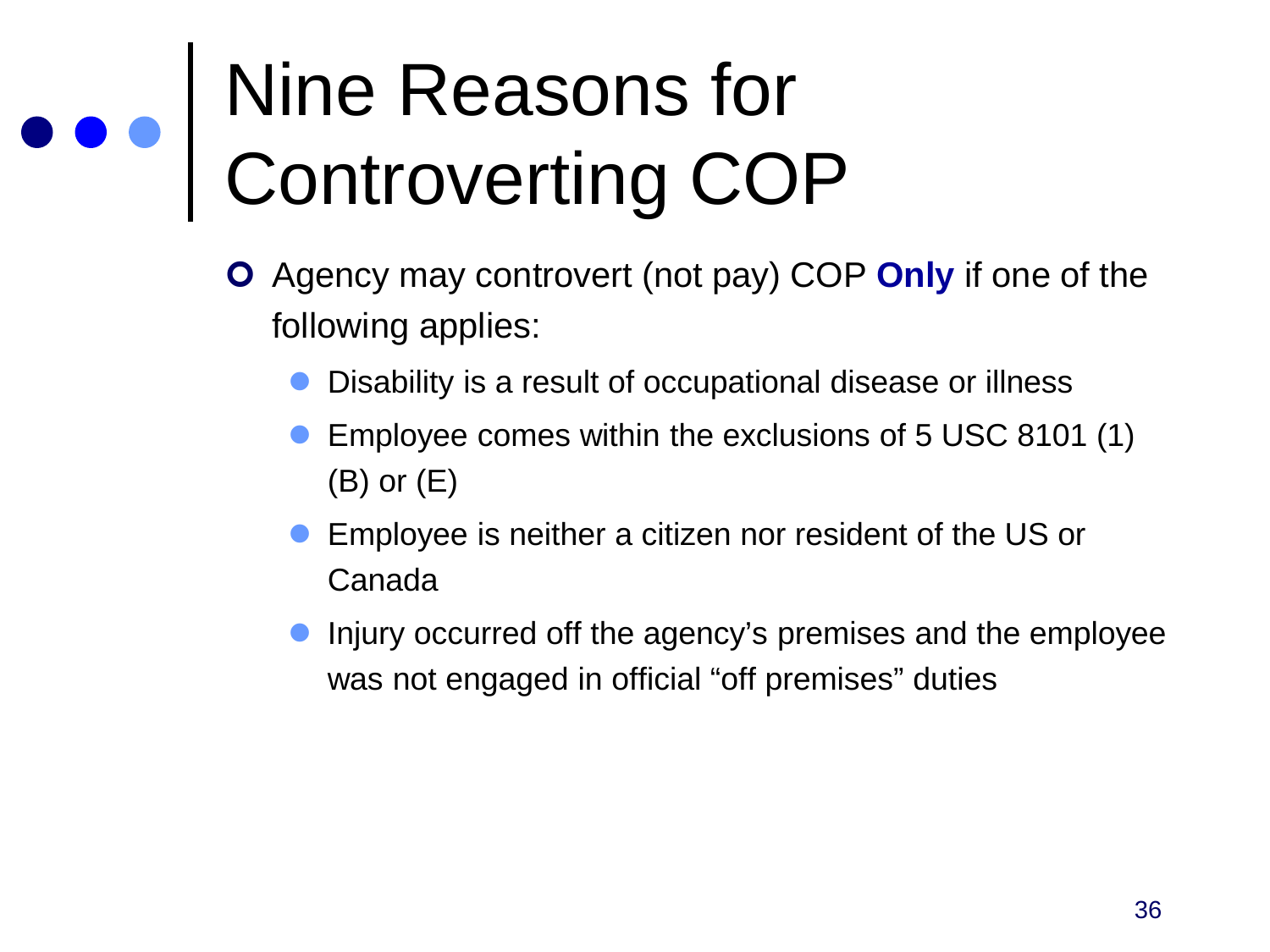#### Nine Reasons for Controverting COP - continued

- Employee's willful misconduct, intentional harm or death, or proximate intoxication
- Injury not reported within 30 days of injury
- Work stoppage first occurred more than 45 days after the injury
- Employee reported injury after employment was terminated
- **Employee is enrolled in Civil Air Patrol, Peace Corps,** or other group covered by special legislation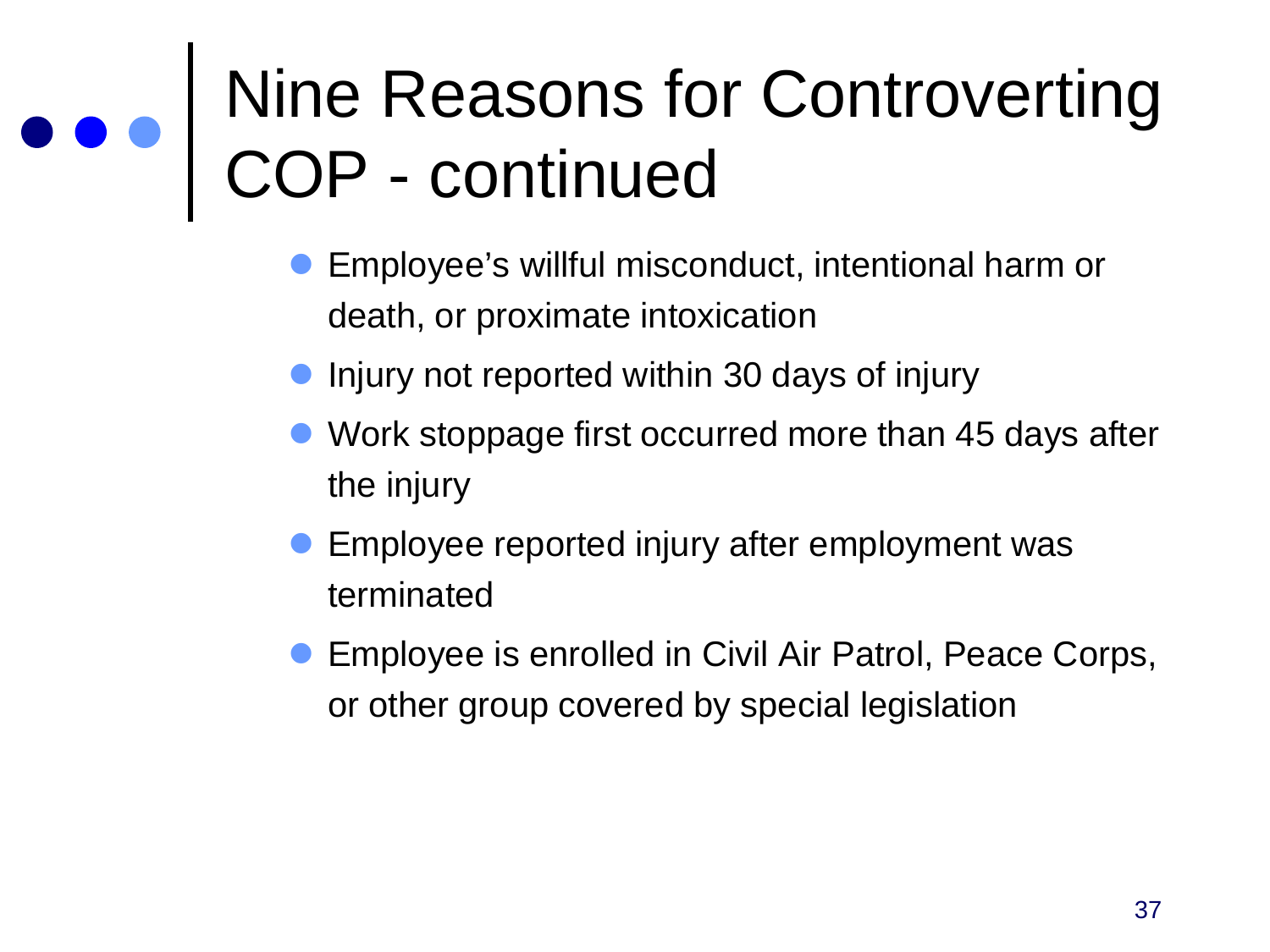# Controverting COP

**O** Indicate controversion on CA-1 and attach narrative statement and specific evidence substantiating controversion

- **O** Advise employee of controversion
- **O** Can also terminate COP if no prima facie medical evidence is received within ten calendar days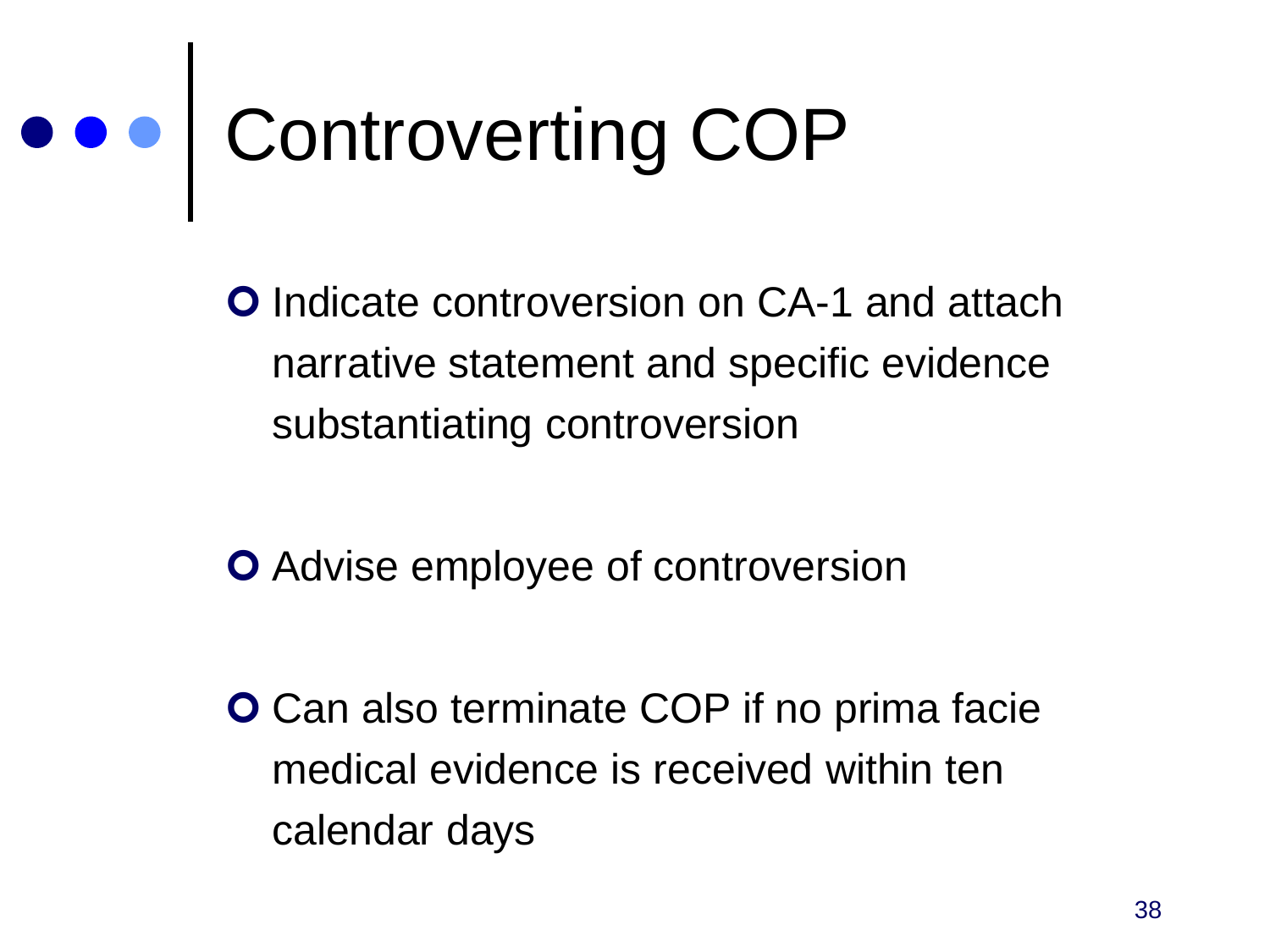### Challenging/Controverting Validity of Claim

**O** Investigate circumstances and report results to OWCP

**O** Must be supported by specific factual evidence

#### **O** Issues to consider

- Differing Versions
- **•** Previous Injury
- **Time Lags**
- Other employment
- **Timely Filing of Claim**
- **Federal Civilian Employee**
- Fact of Injury
- Performance of Duty
- Causal Relationship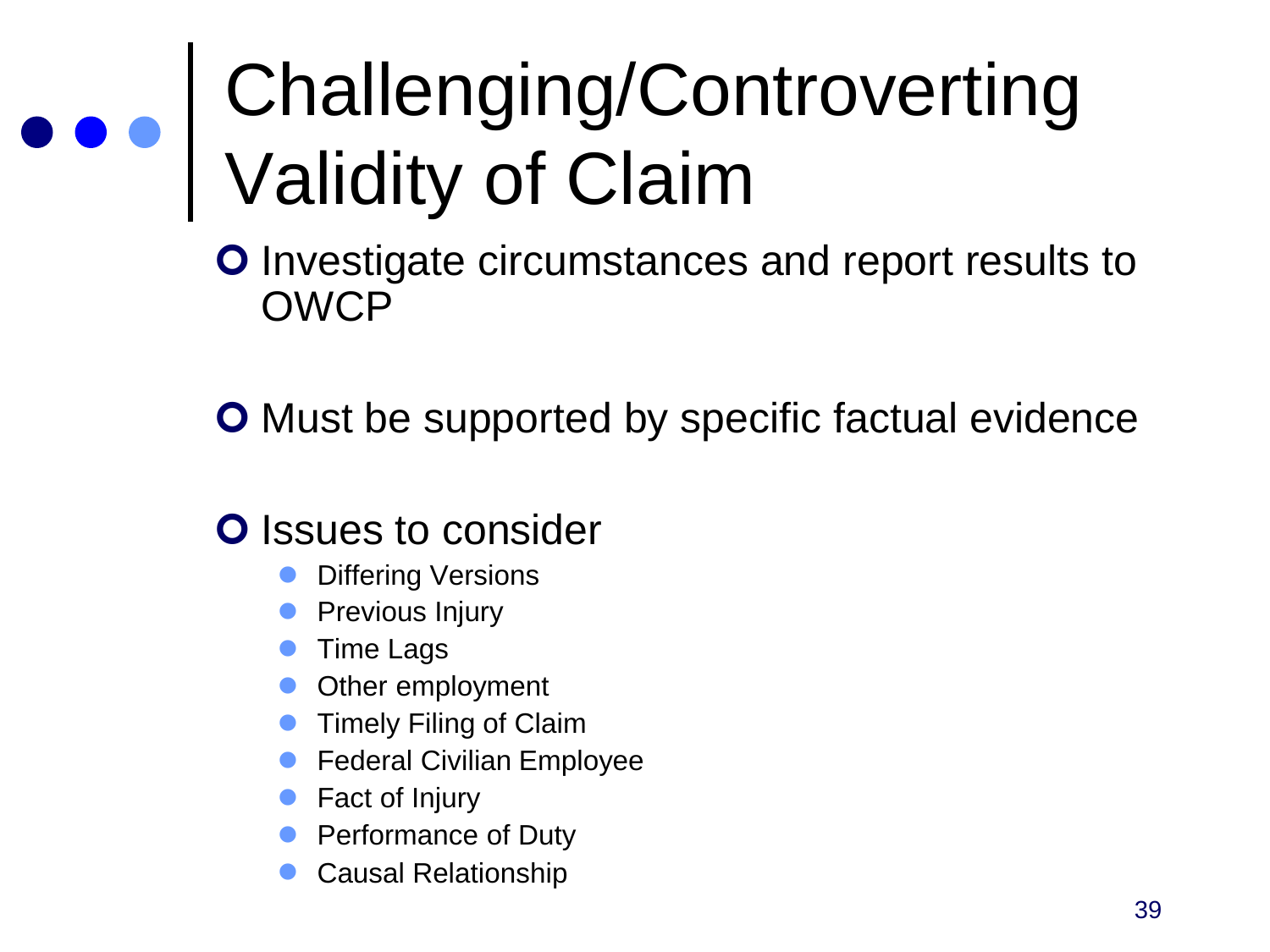### Challenging/Controverting Validity of a Claim

- Attach detailed statement describing circumstances behind challenge
- **O** Include specific evidence: witness statements, accident investigations, timecards, etc.
- **O** Pay COP (if applicable) pending OWCP decision
- Authority to determine any aspect of claim rests with OWCP. While agency is entitled to explanation of basis for OWCP action, it must accept determination rendered.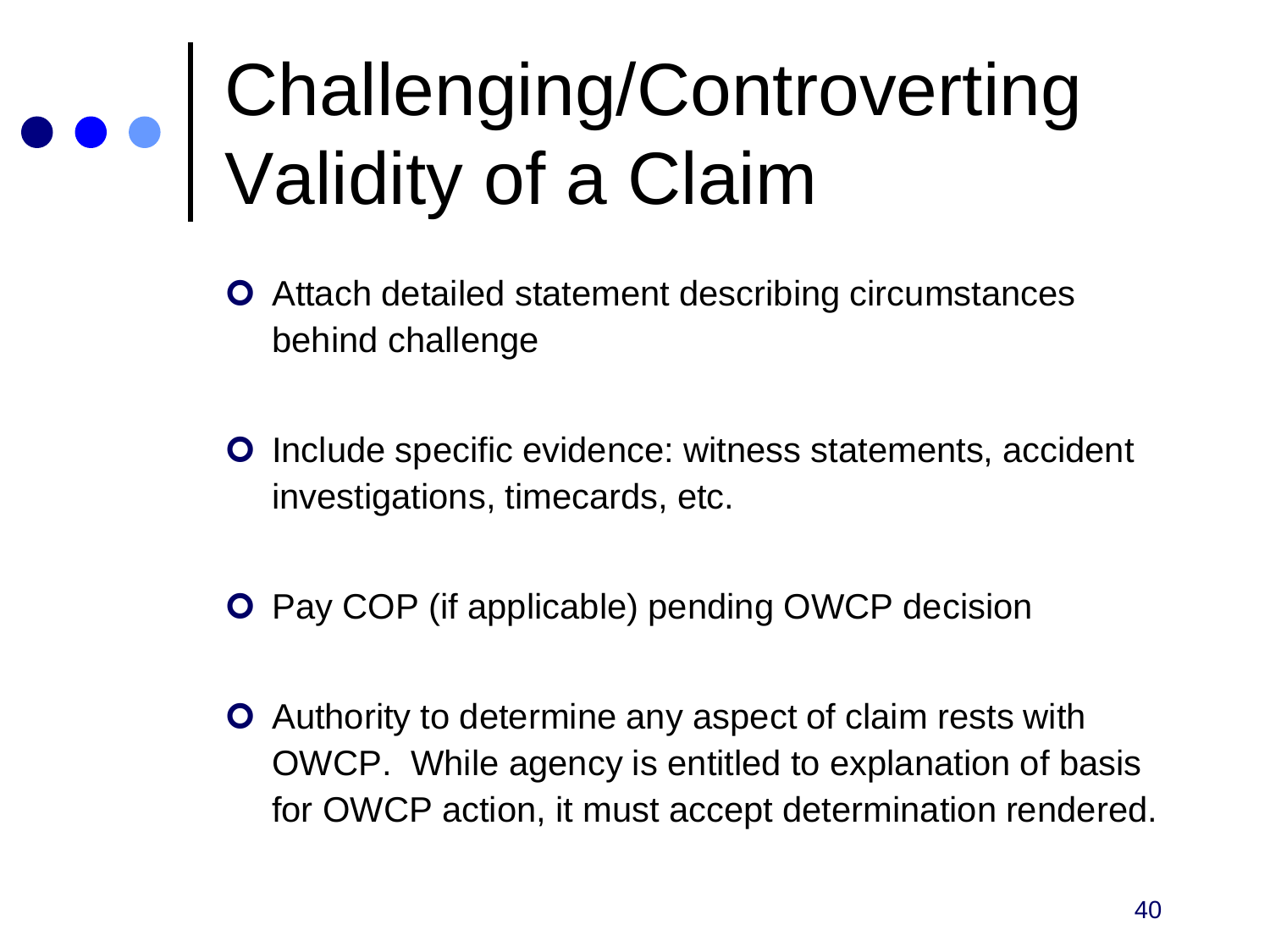# Supervisor Responsibilities

- Encourage safe work habits and conditions and enforce safety regulations
- Advise employees on rights and responsibilities
- **O** Report injuries promptly
- **O** Complete and submit forms in timely manner
	- **CA-1 and CA-2 within ten workdays of receipt**
	- **CA-7 within five workdays of receipt**
- **O** Continue pay in traumatic injuries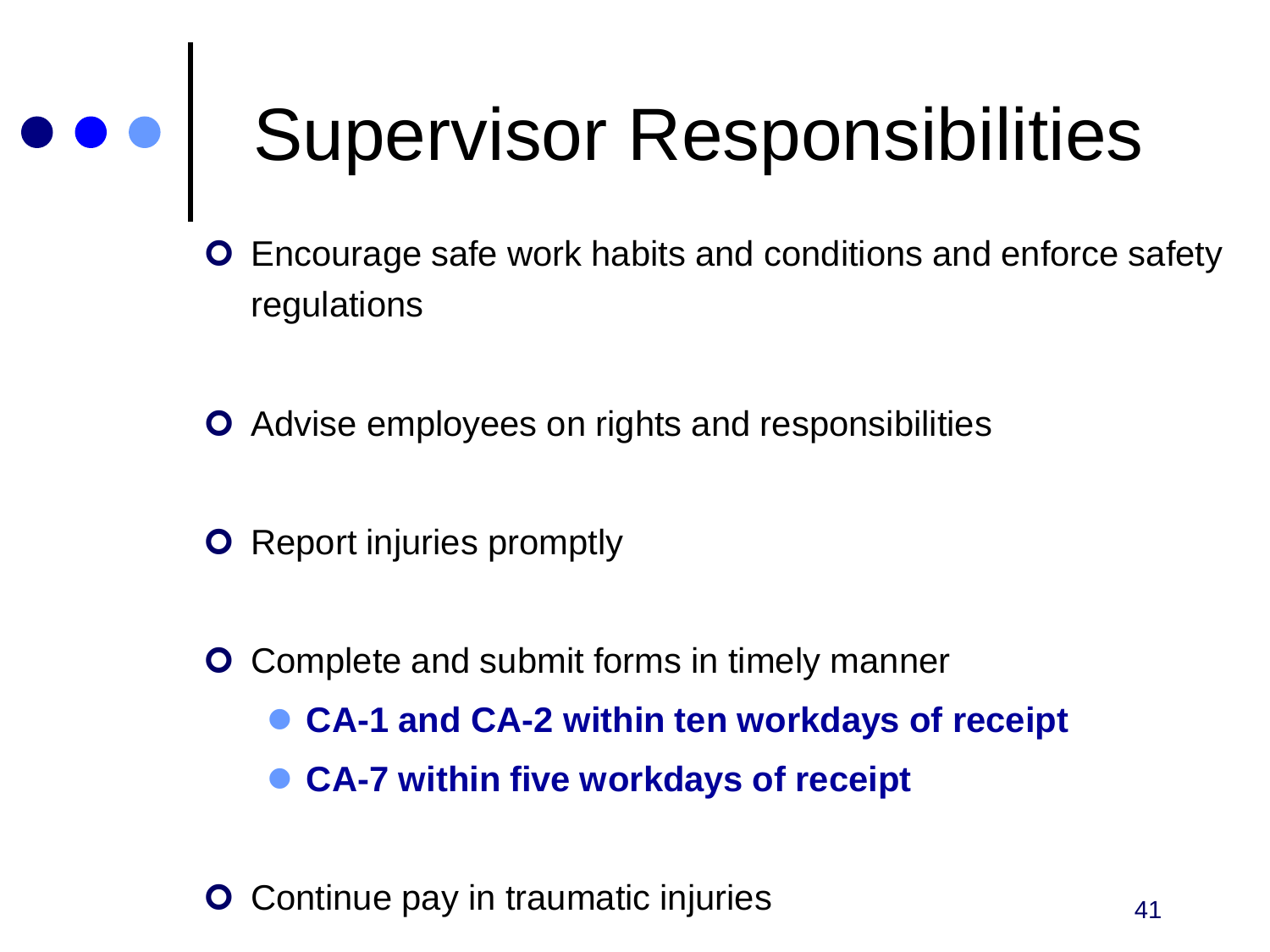# Supervisor Responsibilities

Assist employees in returning to work

- **O** Represent the agency's interest
- **O** Challenge questionable claims (controvert)
- **O** Keep in contact with employee
- **O** Help manage compensation costs
- **O** Accommodate "light duty" work when able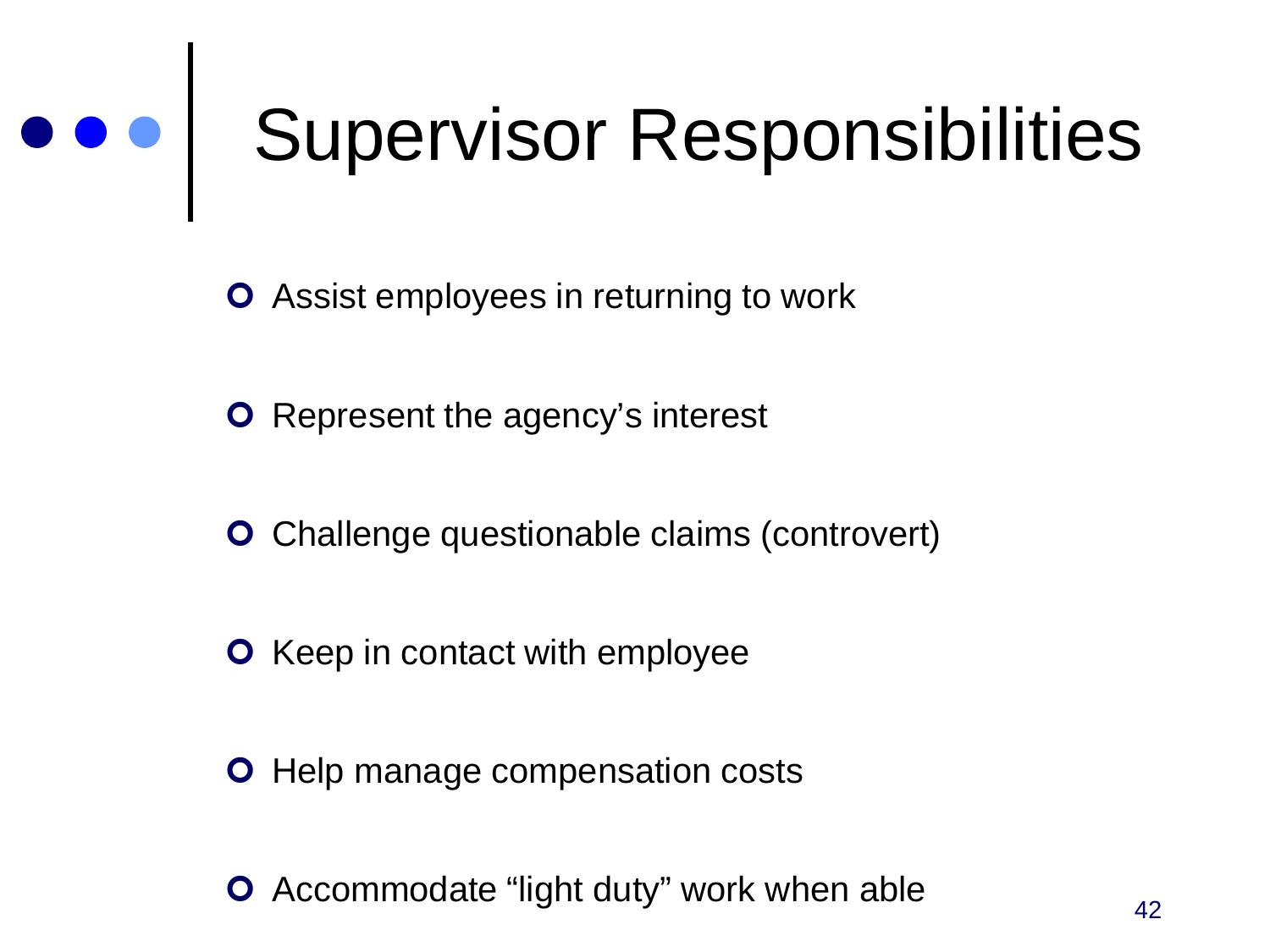**O** Submit CA-1s and CA-2s within ten workdays

**O** Submit CA-7s within five workdays

#### **O** Timely submission

- **enables prompt adjudication and medical** management of claim
- **ensures compliance with the SHARE** initiative and Federal regulations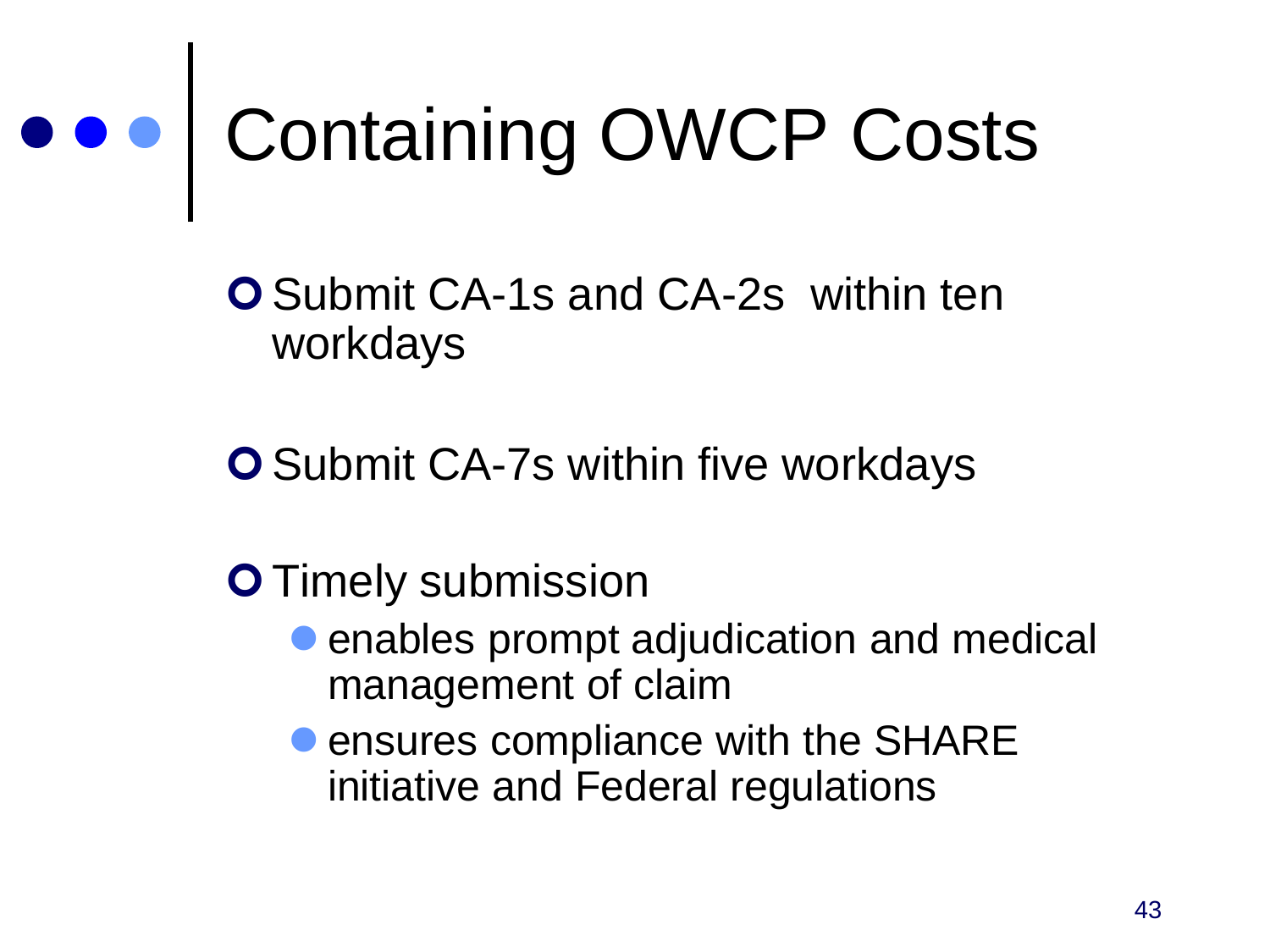## ooo | Containing OWCP Costs

**O** Controvert/Challenge Questionable Claims

- OWCP accepts employee statement as factual unless agency provides refuting evidence
- Agency does not have post adjudicative appeal rights
- **Include actual evidence rather than** conjecture or opinion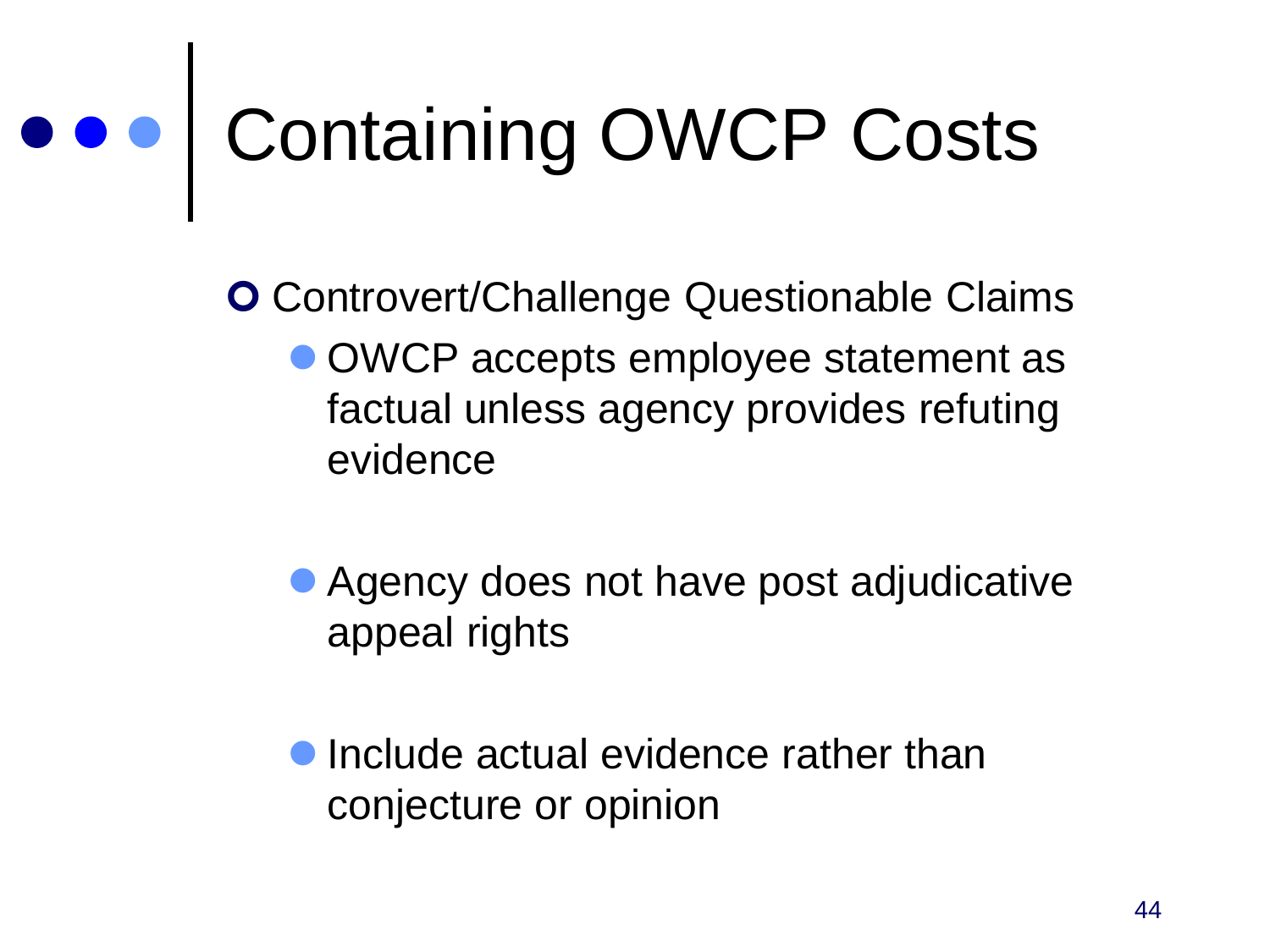**O** Track Injured Employee's Medical Status Maintain constant contact with employee

● Request frequent medical updates – in writing from physician

• Cooperate with OWCP nurses, Claims Examiners, Vocational Rehabilitation Specialists, and Workers' Compensation Specialists/Injury Compensation Specialists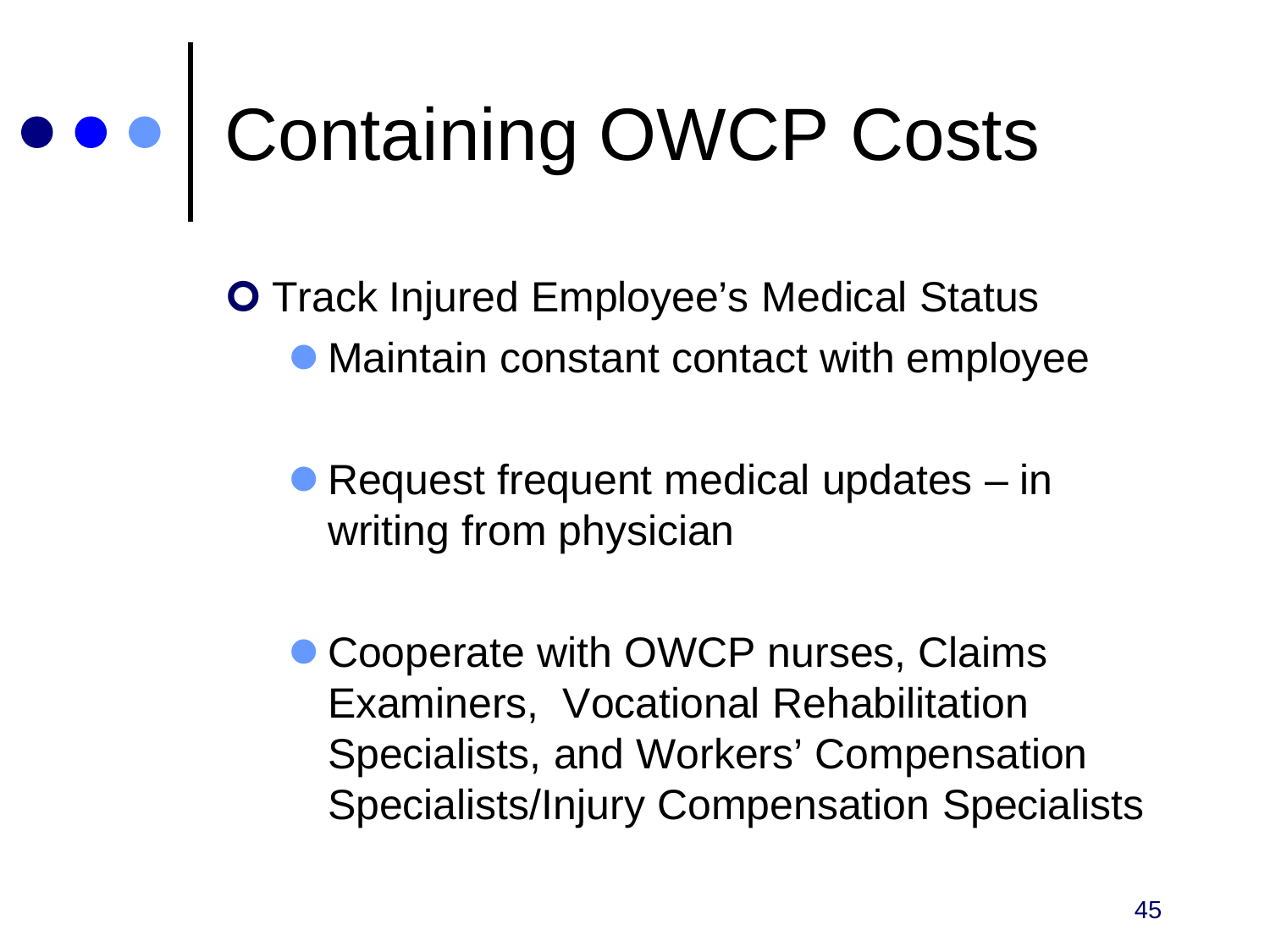#### **O** Offer Light Duty

- Match employee's physical limitations to your particular needs
- Create temporary positions where none exist
- Benefits of offering light duty:
	- improves morale for both injured worker and remainder of workforce
	- each day employee remains out of work reduces likelihood s/he will ever return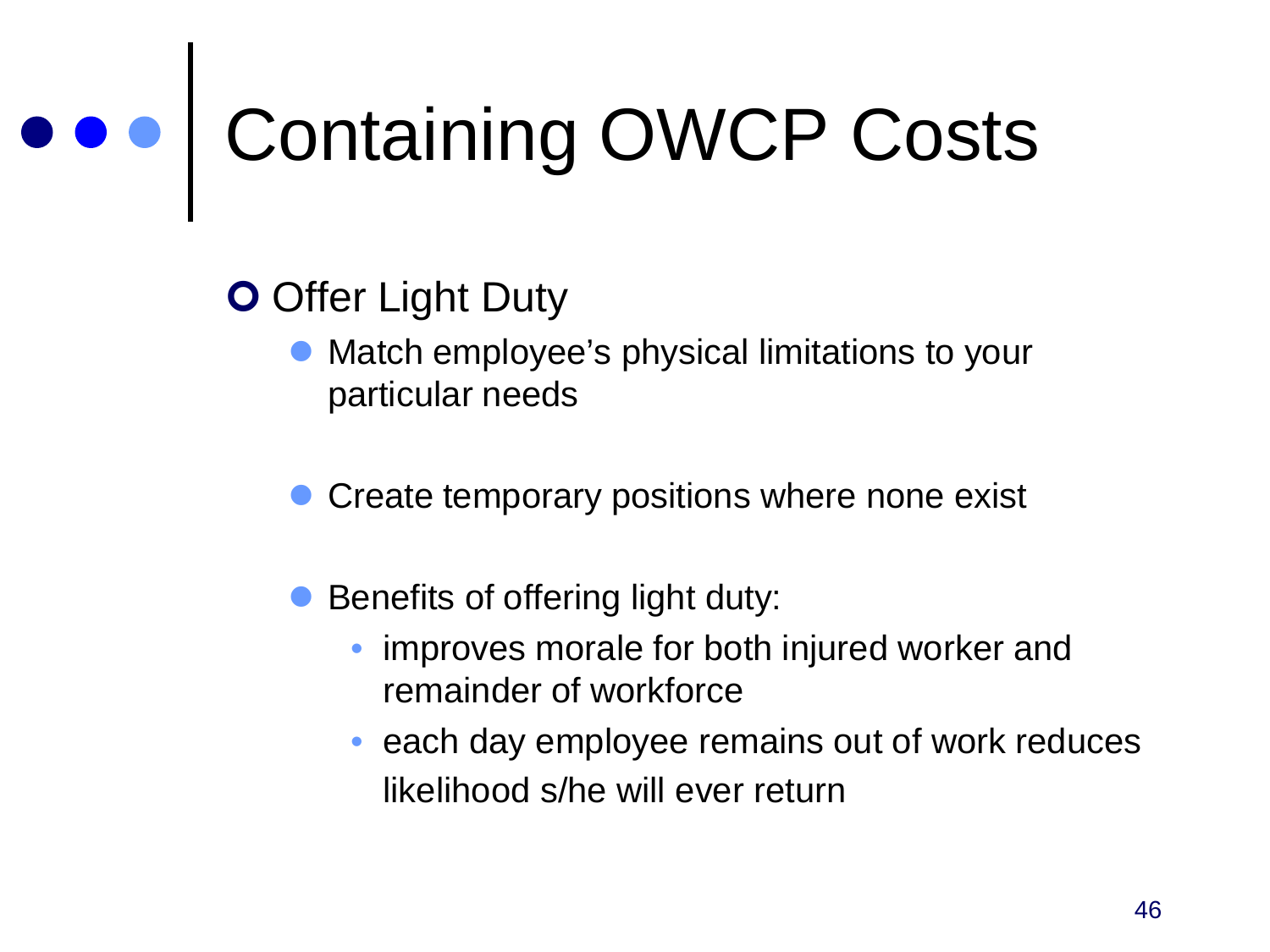#### **O** Light Duty Offers

- Can be made verbally but must be followed-up in writing
- Must include: job description, physical demands of position, organizational and geographical location, date available, date response required
- If employee refuses, notify OWCP immediately